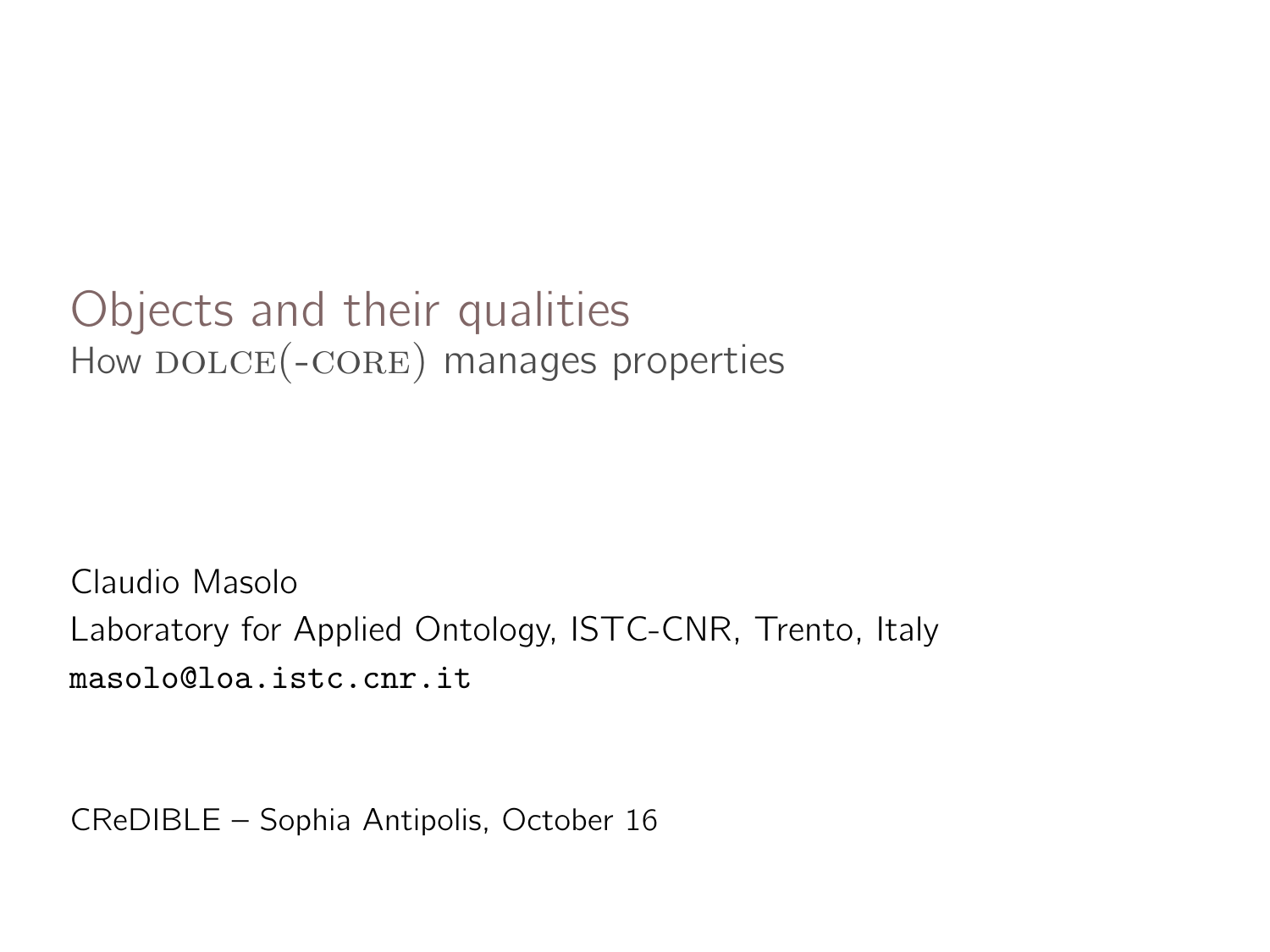# 1 Ontological analysis

- Philosophers focus more on the nature and structure of *reality* than on (different) *models* of reality. (*being qua being* vs. *content qua content*)
- Computer scientists focus more on the nature of reasoning than on modeling (modeling is leaved to the end user).
- *Essential ontological promiscuity of AI* any agent creates its own ontology based on its usefulness for the task at hand [Genesereth and Nilsson, 1987].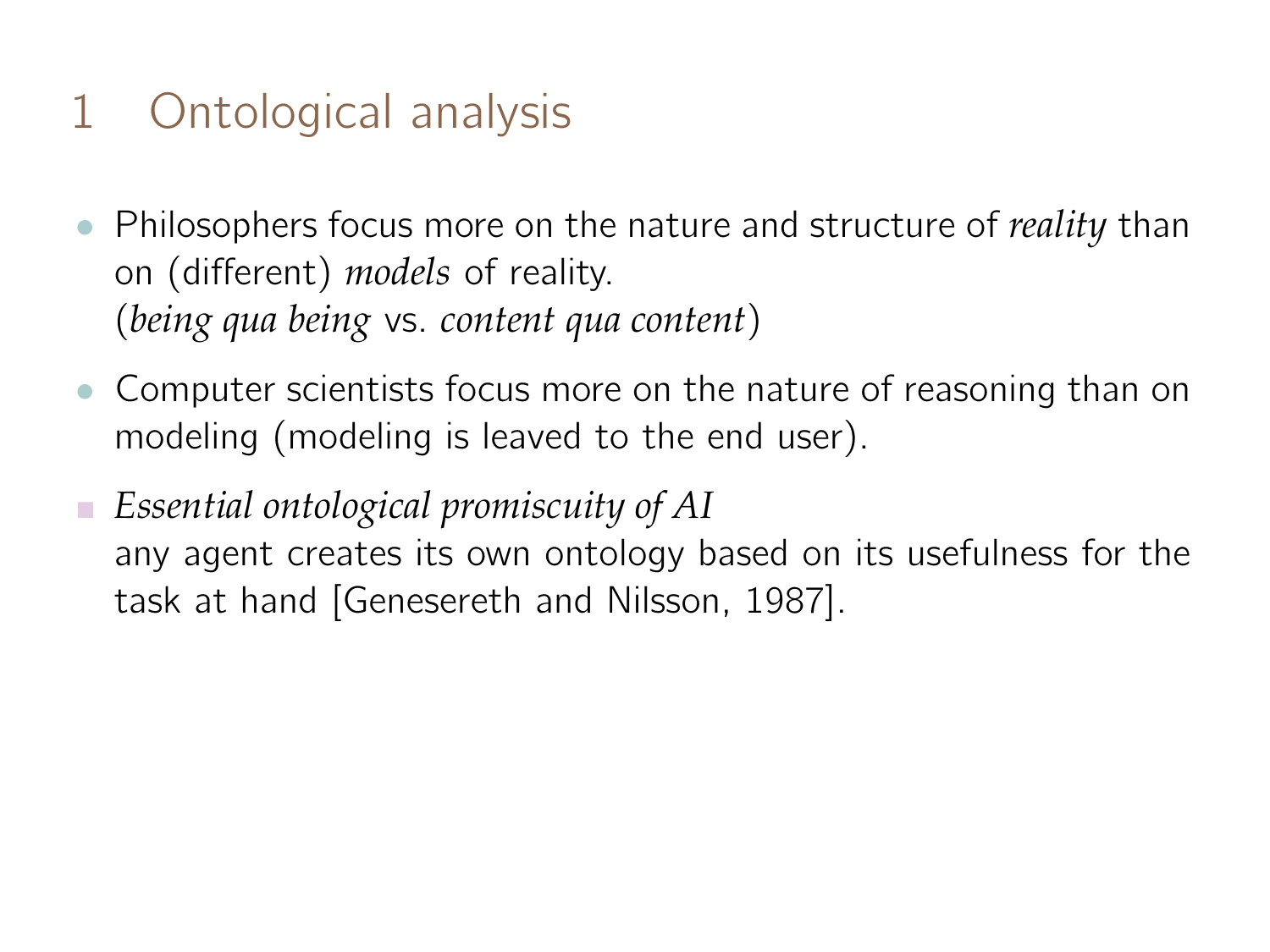# 2 **Ontology Ontology ontology**

- Ontology ∼ realism, *the* theory of reality;
- ontology ∼ develop *arbitrary* models (often simple taxonomies).
- **Ontology**  $\sim$  **develop a set of well founded ontologies avoiding both** a *monolithic approach* and *arbitrary models*.
	- <sup>I</sup> Multi-disciplinar approach to *foundational* notions.
	- No *standard* **O**ntology, rather, an integrated *library* of **O**ntologies (that reflects different commitments):
		- $\blacksquare$  starting point to build new ontologies;
		- reference point to compare and integrate ontological choices;
		- $\blacksquare$  framework for analyzing, harmonizing and integrating existing ontologies and metadata standards.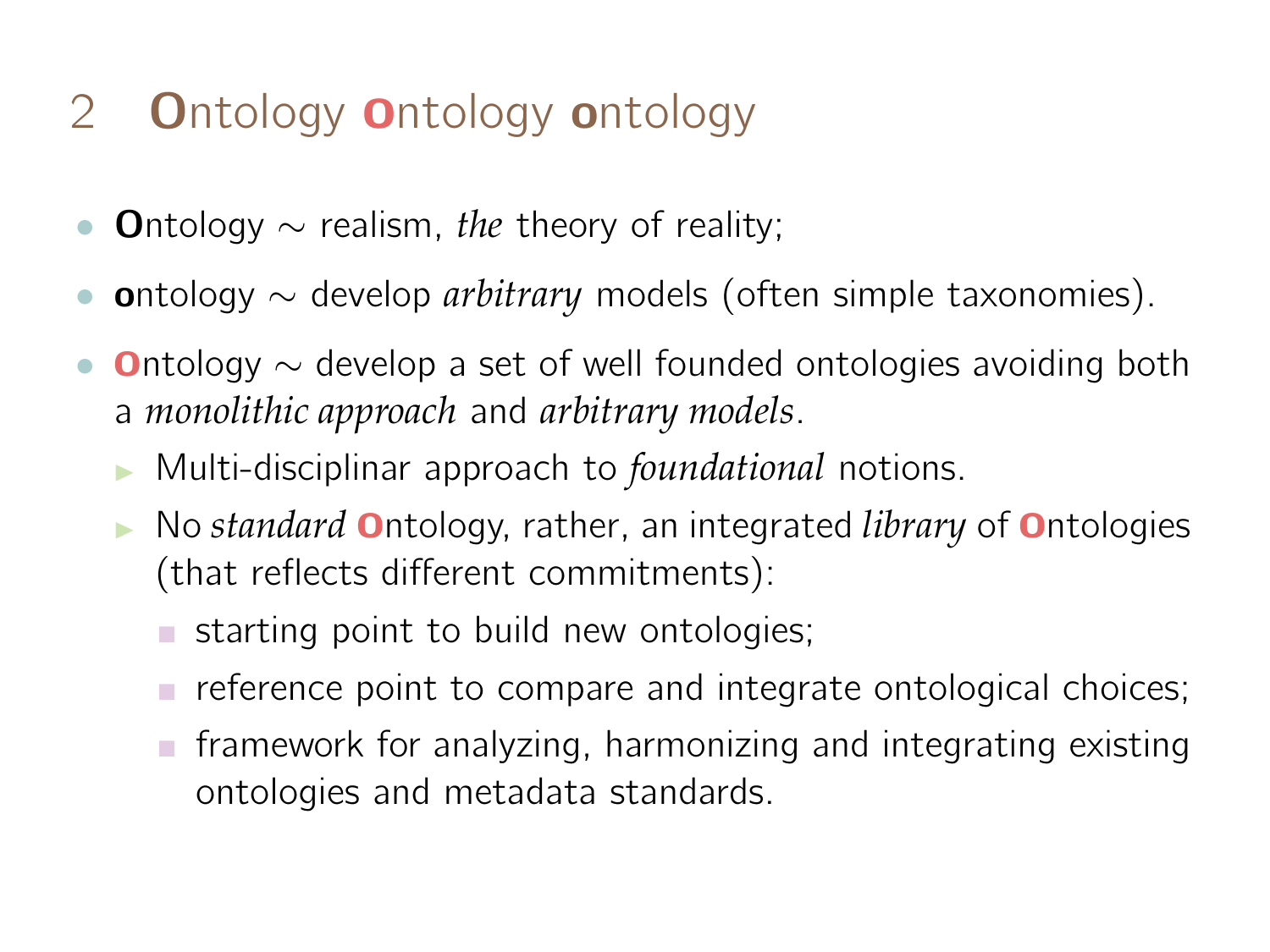# 3 DOLCE

- Descriptive Ontology for Linguistic and Cognitive Engineering.
	- **Developed in the context of the** *WonderWeb***, Ontology Infras***tructure for the Semantic Web* – EC project from 2002 to 2004.
	- $\triangleright$  No intended to be a standard top-level ontology: it is part of a *library* of (partially) integrated ontologies (that includes BFO).
	- <sup>I</sup> *Cognitive bias*: descriptive (vs. prescriptive) attitude, categories as conceptual containers: no 'deep' metaphysical implications.
	- $\triangleright$  Branching points to individuate ontological options.
	- $\triangleright$  Axiomatized in FOL, DL approximations exist.
- DOLCE-CORE (2009): update of the core fragment of DOLCE.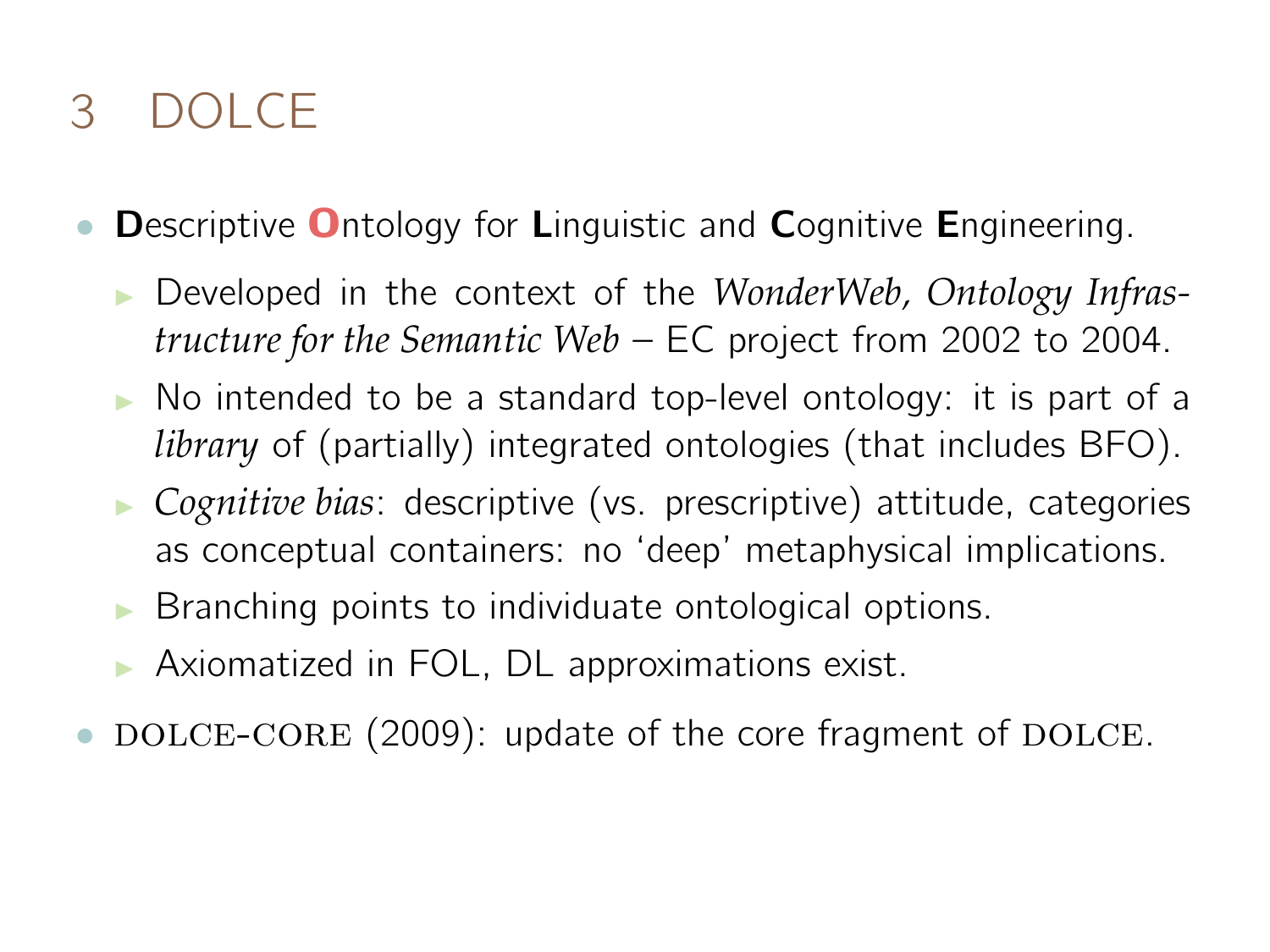# 4 Basic taxonomy of DOLCE

#### Endurant (Object) [Individual] Quality

Physical object ... Feature **Temporal Quality** Mental object ... Social object **Abstract Quality** Arbitrary Sum

#### Perdurant (Event) Abstract

Stative Region State **Time Region** Process Space Region Event Color Region Achievement ... Accomplishment

Physical Physical Quality Amount of matter Spatial Location

Non-Physical Temporal Location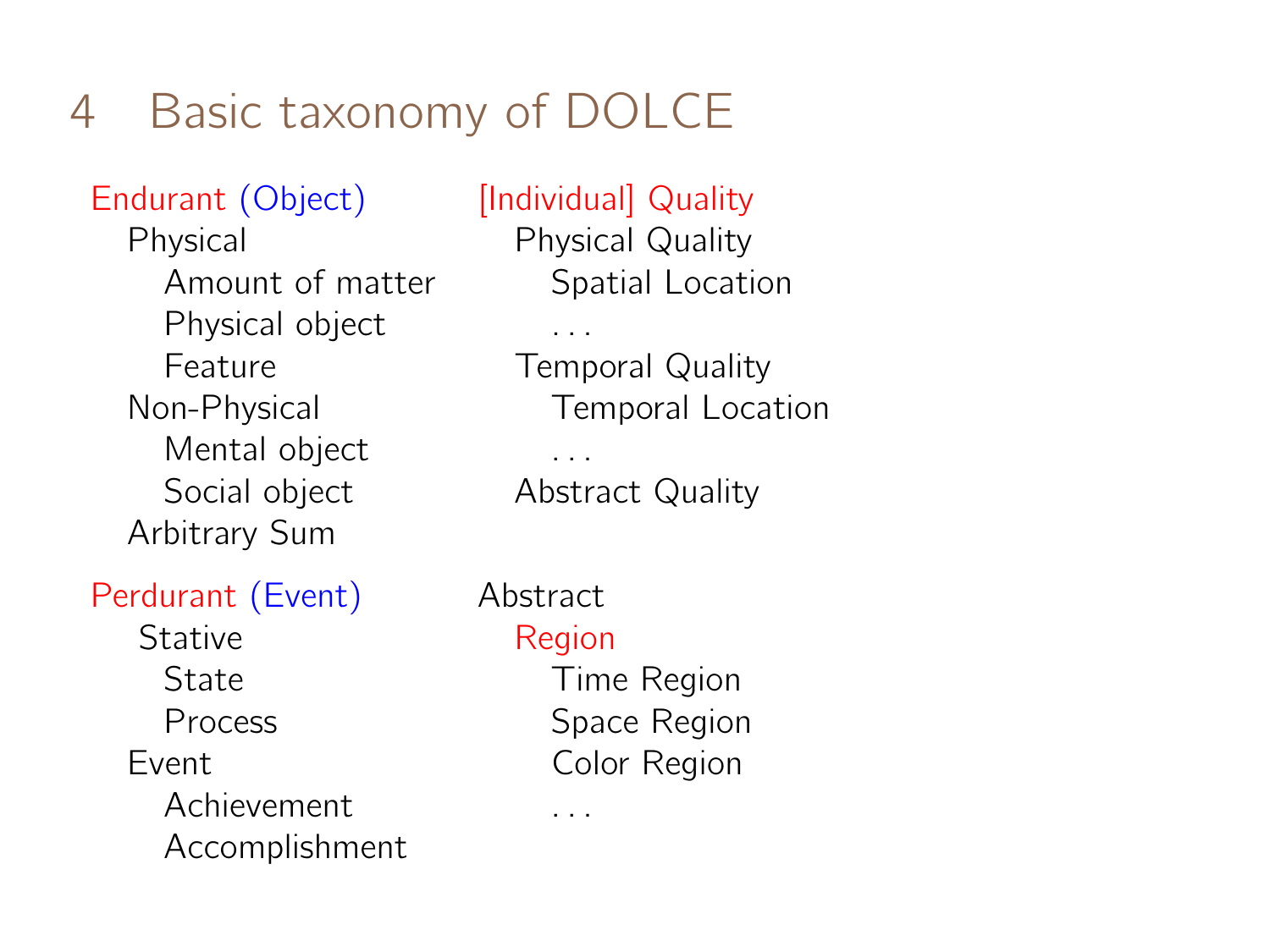- 5 Main philosophical theories of properties
- *One over Many*: how a and b can share the property P?



*Many over One*: how a can have two different properties P and Q?

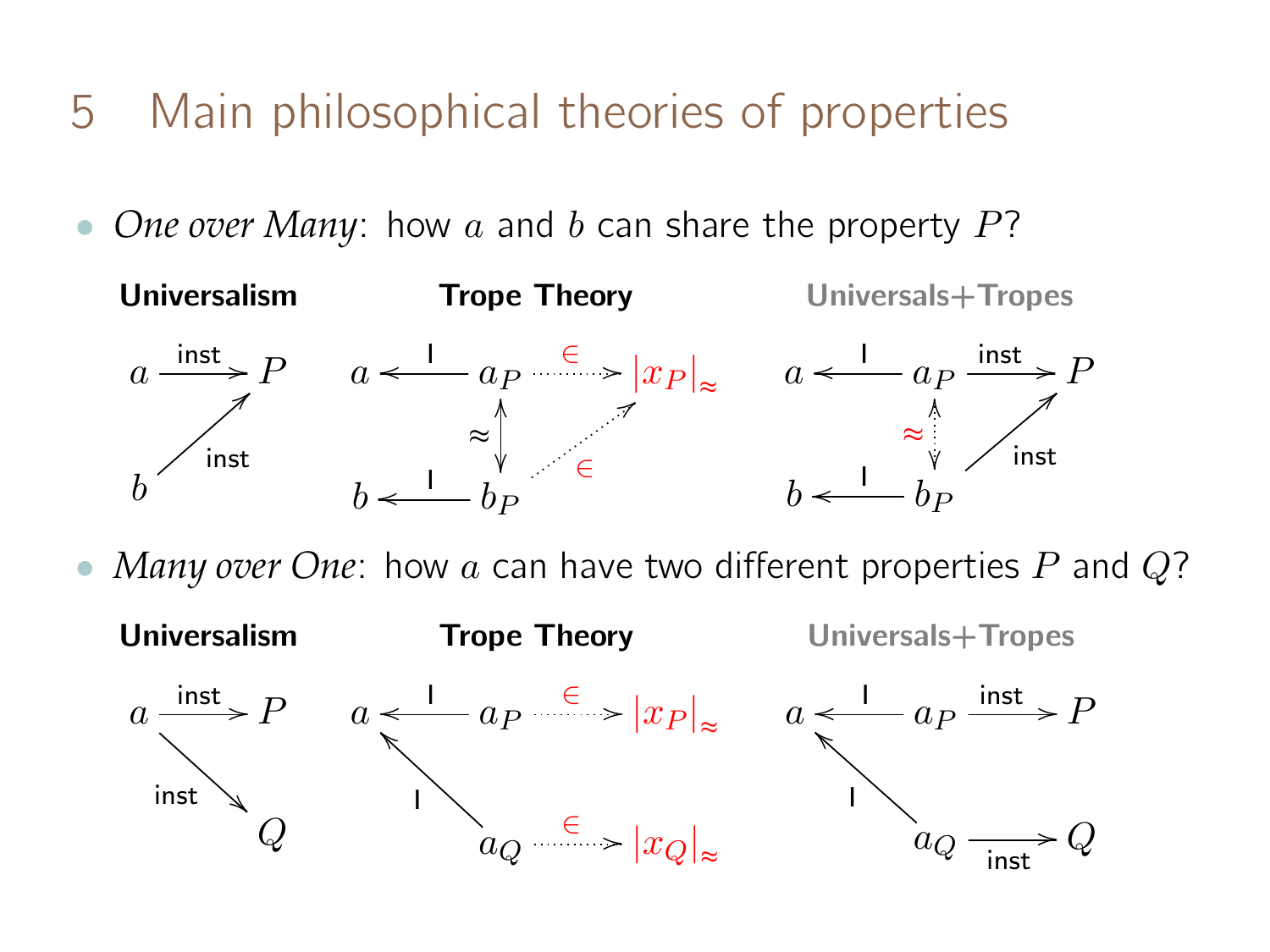6 Properties and (change in) time  $(1/2)$ 

 $\blacksquare$  "a has P at t" and "b has P at t".

Universalism Universals+Perdurantism





Trope Theory

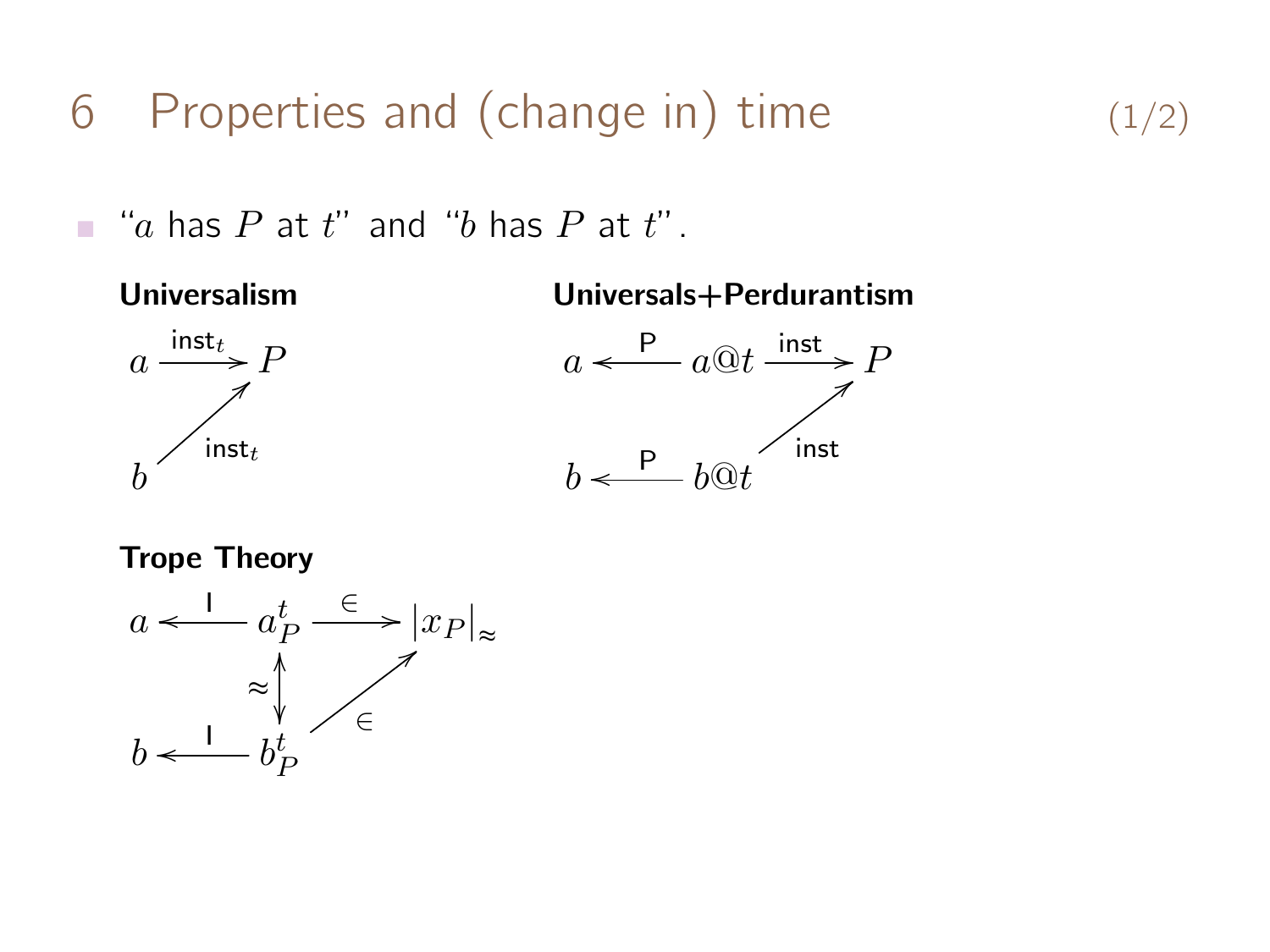7 Properties and (change in) time  $(2/2)$ 

 $\blacksquare$  "a has  $P$  at  $t$ " and "a has  $Q$  at  $t''$ ".

a  $\int$ inst<sub>t</sub> inst $_{t}$  $\sum_{i=1}^{n}$ 

#### Universalism Universals+Perdurantism



I

I

o

\_

 $\it{Q}$ 



**Trope Theory**  $a$  has P at both  $t, t'$  if  $t + t'$  is not convex

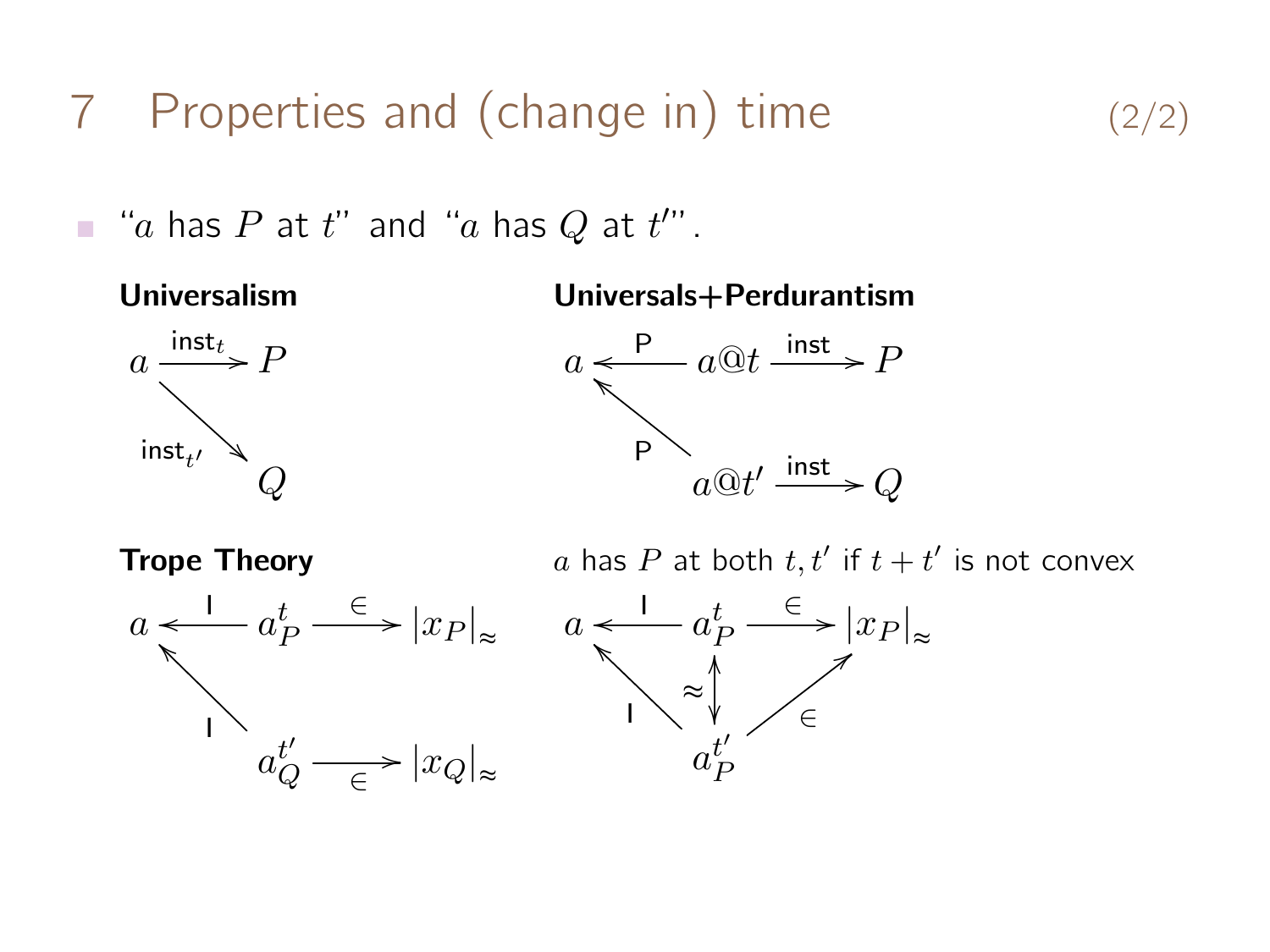- 8 Representing properties and change in FOL (1/2)
- $\blacksquare$  "a has the property P when t is (was, will be) present"
- |1a|  $P(a,t)$ 
	- $+$  very simple and standard in FOL;
	- extensionality | boolean combination of properties.
- |2a| inst $(a, p, t)$ 
	- + intensionality | no boolean combination of properties;
	- − properties in the domain | inst to be managed.
- |1b|  $P(a@t)$ 
	- $+$  temporal qualification not necessary;
	- extensionality | existence of temporal slices | mereology.
- $|2b|$  inst $(a@t, \mathsf{p})$ 
	- $+$  temporal qualification not necessary;
	- − existence of temporal slices | mereology.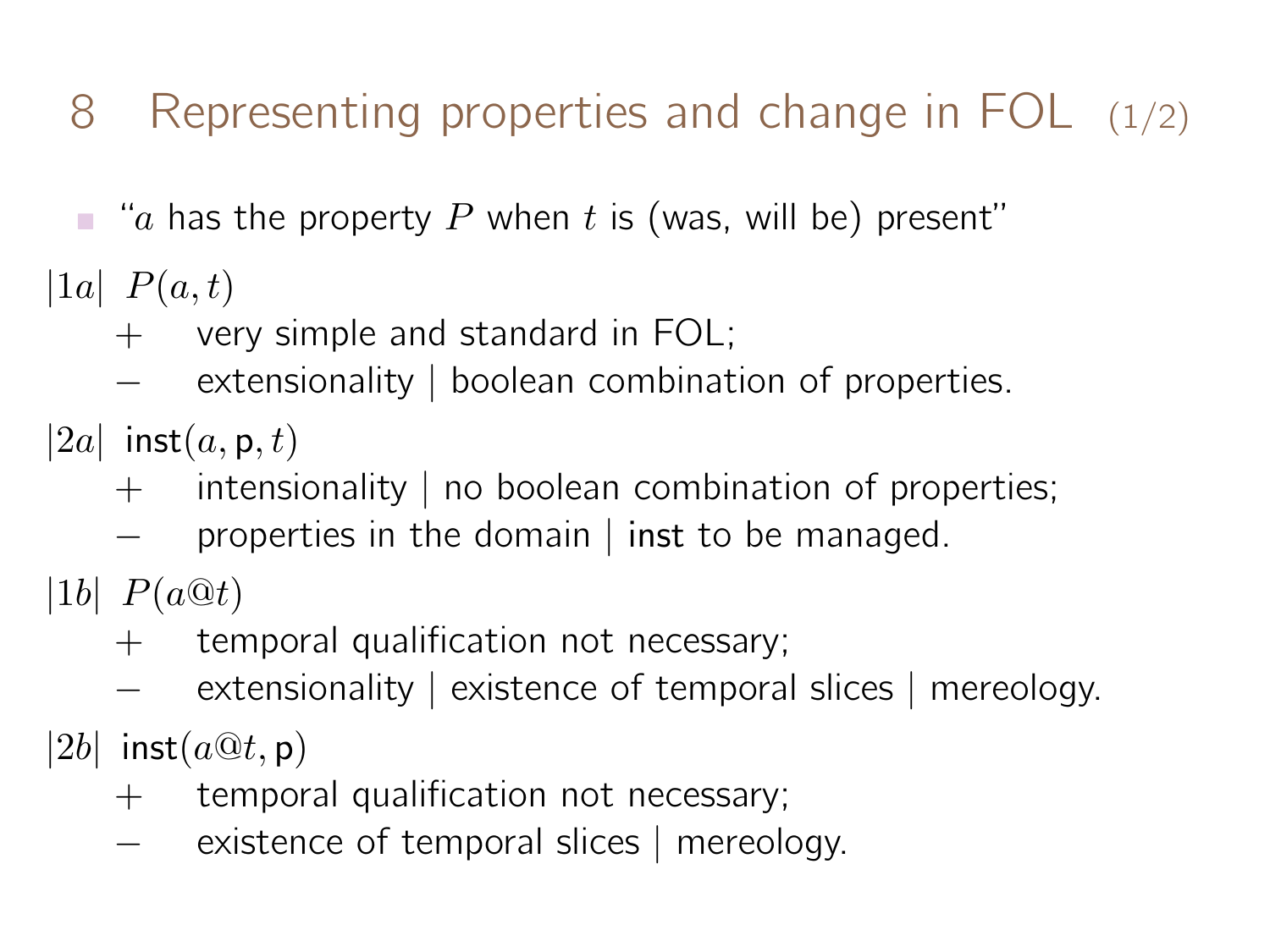- 9 Representing properties and change in FOL (2/2)
- $|3a| \; \exists a_P (\mathsf{I}(a_P, a) \wedge P(a_P) \wedge \mathsf{exists}(a_P, t))$ 
	- $+$  only exists temporally qualified;
	- − tropes in the domain | inheritance I to be managed
	- $\approx$  to be managed (P collects all the  $\approx$ -equivalent tropes)
	- Tropes do not change. Change is reduced to *trope substitution*.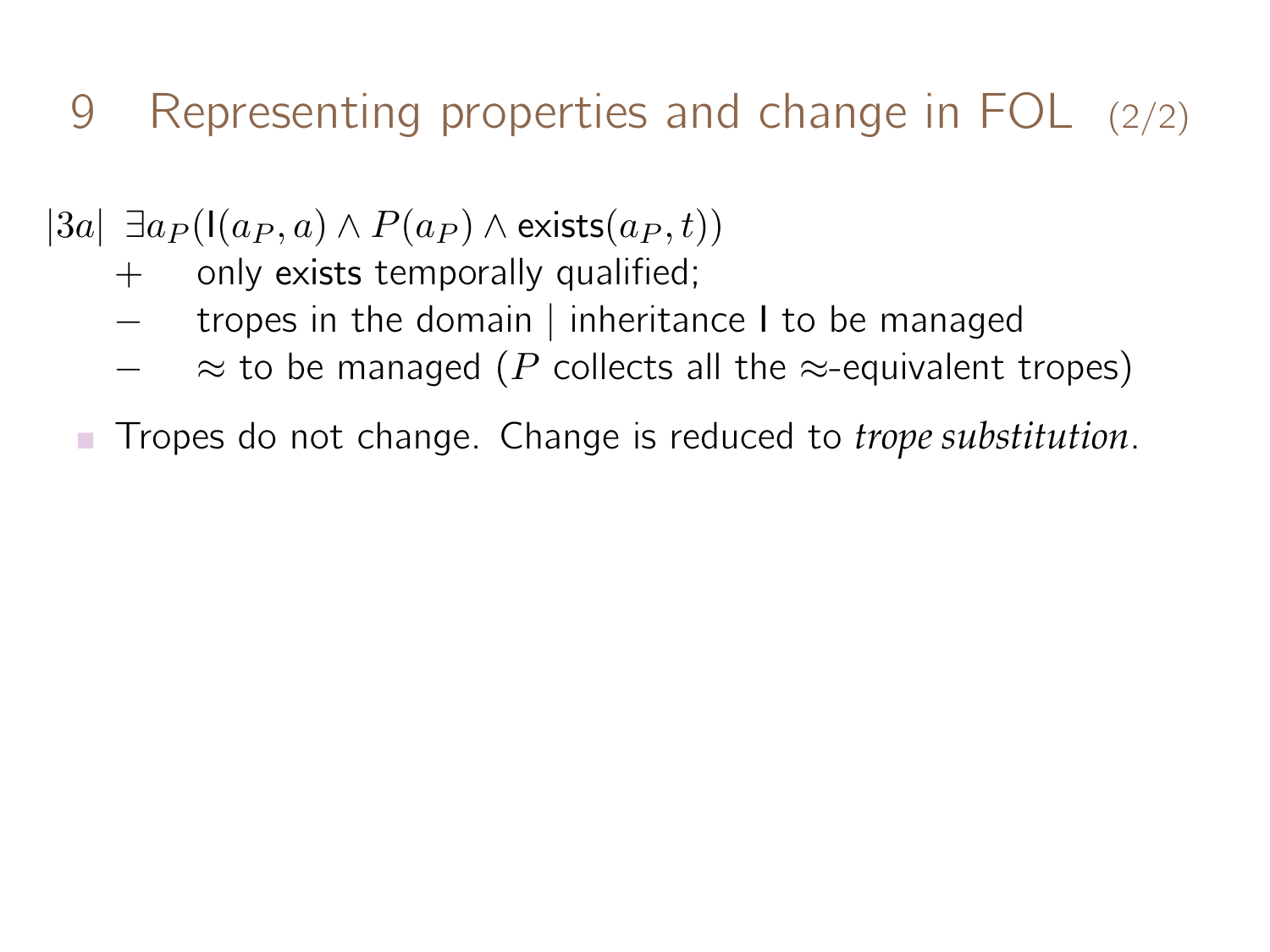# 10 Properties in DOLCE-CORE

- Predicates (1a). Adequate to model the *basic elements* of the user's conceptualization and the categories/primitive relations of DOLCE. The formalization of properties as extensional predicates is straightforward and requires no special formalism.
- Concepts (2a) (new). Concepts are properties *reified* in the domain to consider the intensional, contextual, or dynamic aspects (roles). An instantiation relation called *classification* (CF) is added.
- Qualities and quality spaces  $\sim$ (3a) (modified). In addition to the intensional, contextual, and dynamic aspects of concepts, properties are *clustered* and *structured* (relations btw properties) in spaces according to specific points of view, instruments, etc.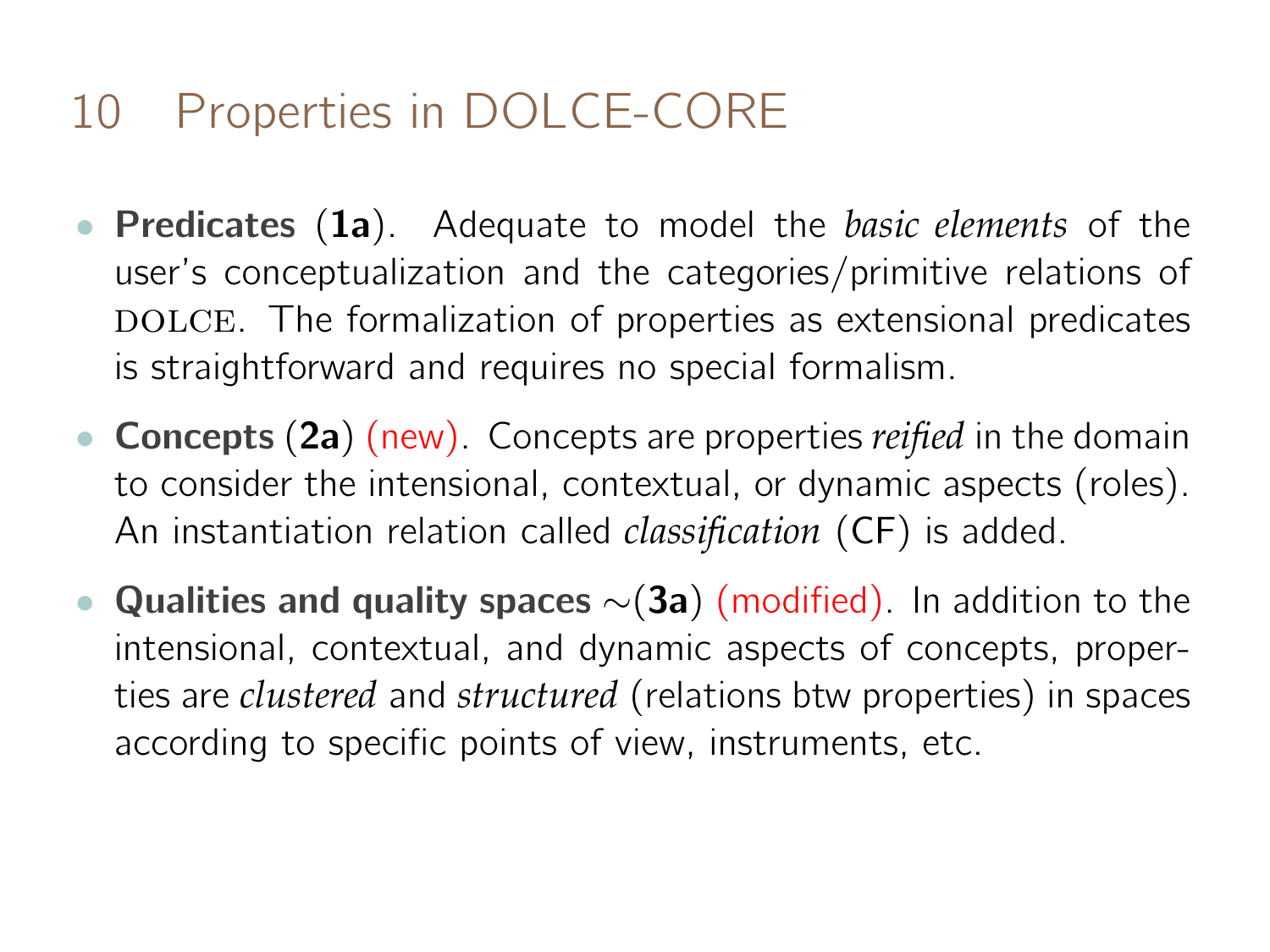

- Having a *determinate* property entails having a *determinable* property, e.g. *Scarlet* implies *Colored*.
- Having a *determinable* property entails having *one and only one* of its (full) *determinates*: no instances of both Scarlet and Crimson.
- Determinates under the same determinable are different but *comparable / similar*.
- To understand  $Colored$ , one needs  $Scarlet$ ,  $Crimson$ , ... while for  $Man$  one needs  $Animal$  and  $Rational$  (genus-species) [*bottom-up* vs. *top-down* | *abstraction* vs. *specialization*]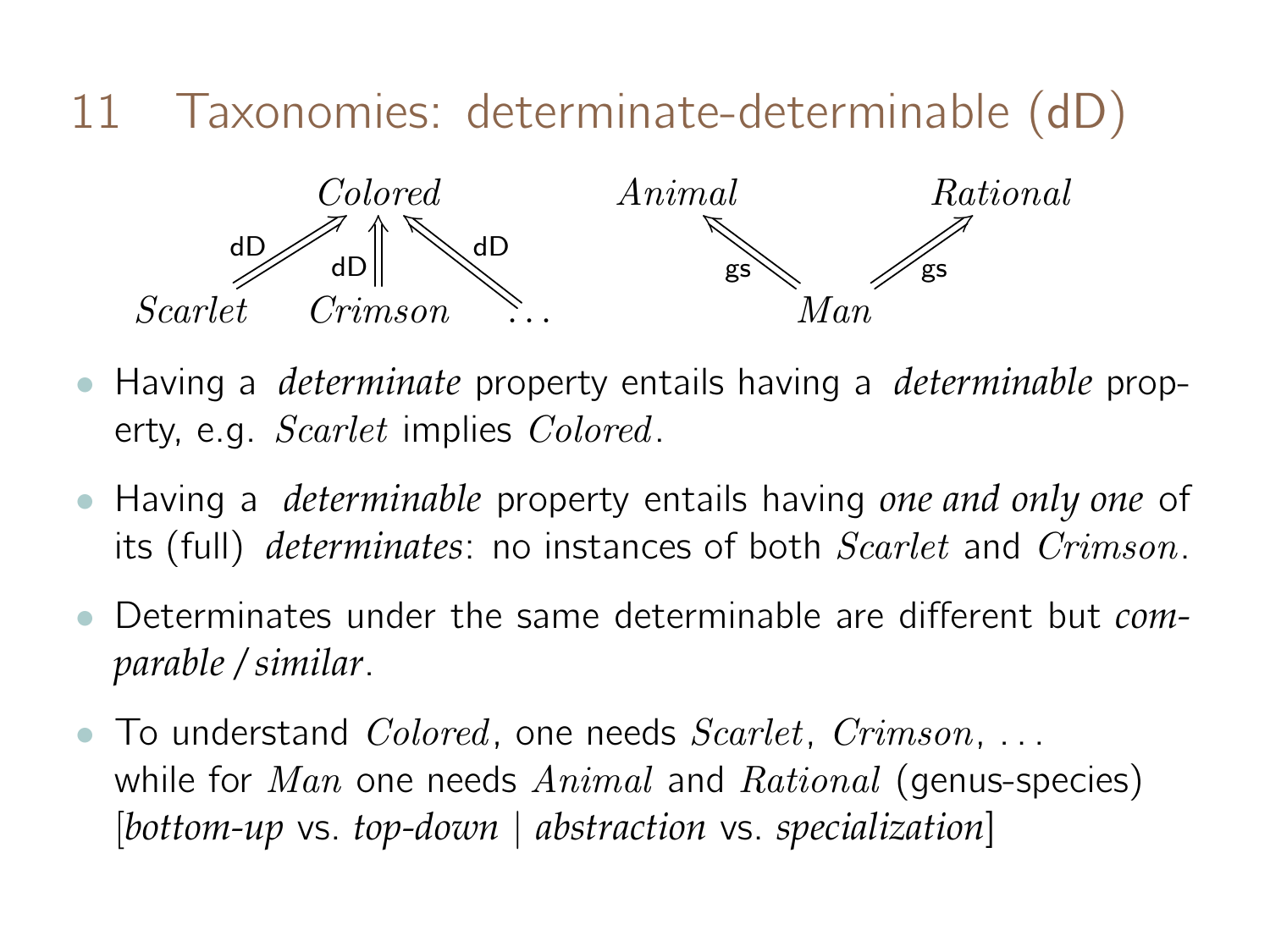#### 12 Full determinates



- *Full determinates* are the leaves of the dD hierarchy.
- The instances of a full color-determinate (a *color-shade*), e.g., Scarlet, are all the same with respect to color.
- Shades are colors, but not all colors are shades, since some colors consist of collections of shades ordered by some relation that is included in our grasp of the color (e.g.  $Red$  and  $Blue$ ).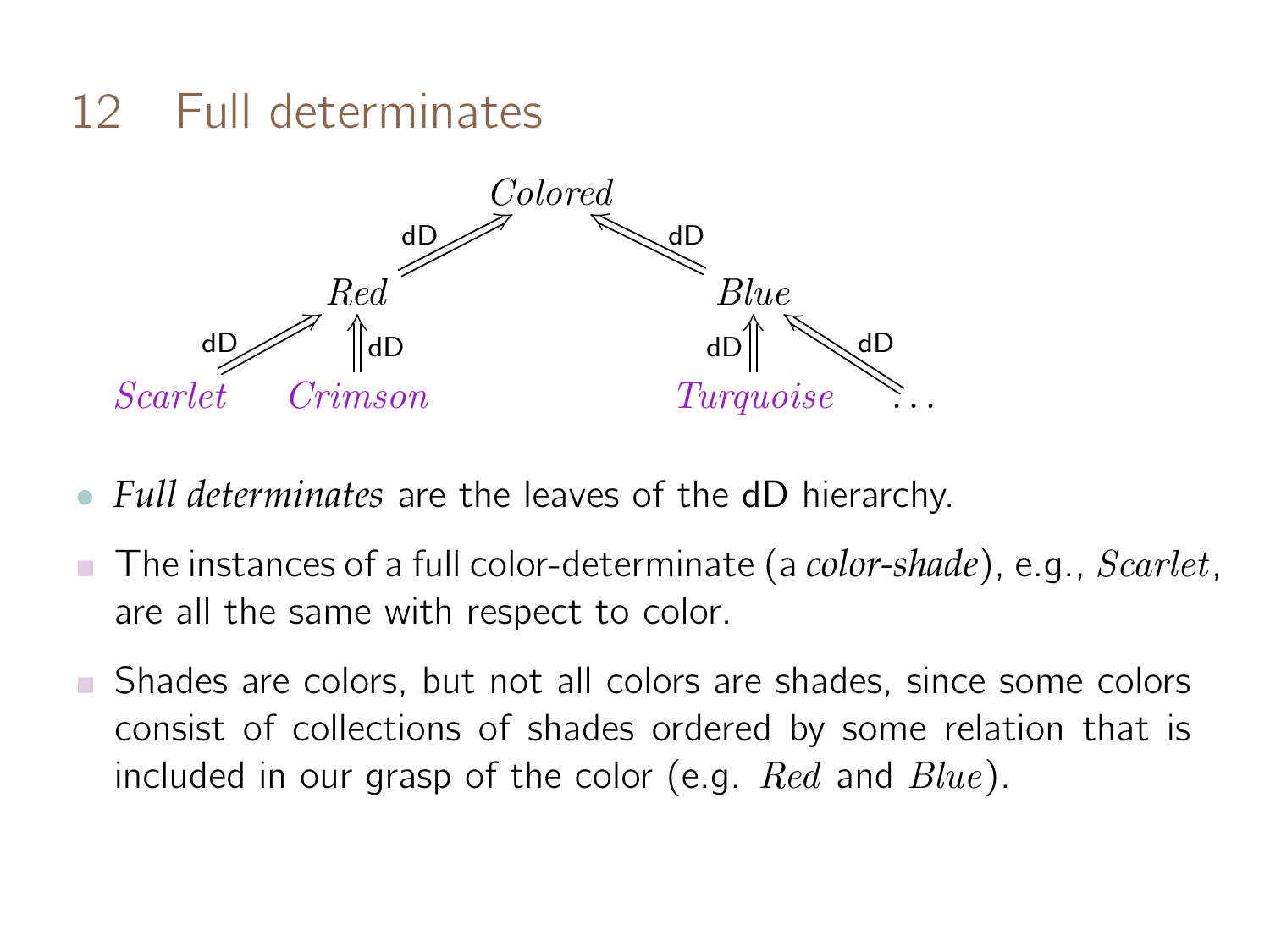#### 13 General determinables



- *Incompatibility* of full determinates: having a *determinable* entails having *one and only one* of its full *determinates*.
- *Comparability*: instances of different full determinates under the same *general determinable* are (at least qualitatively) comparable.
- General determinables are maximal with respect to *comparability*: e.g. scarlet instances are more similar to crimson than to turquoise ones, but are scarlet instances more similar to 1kg than to 1m ones?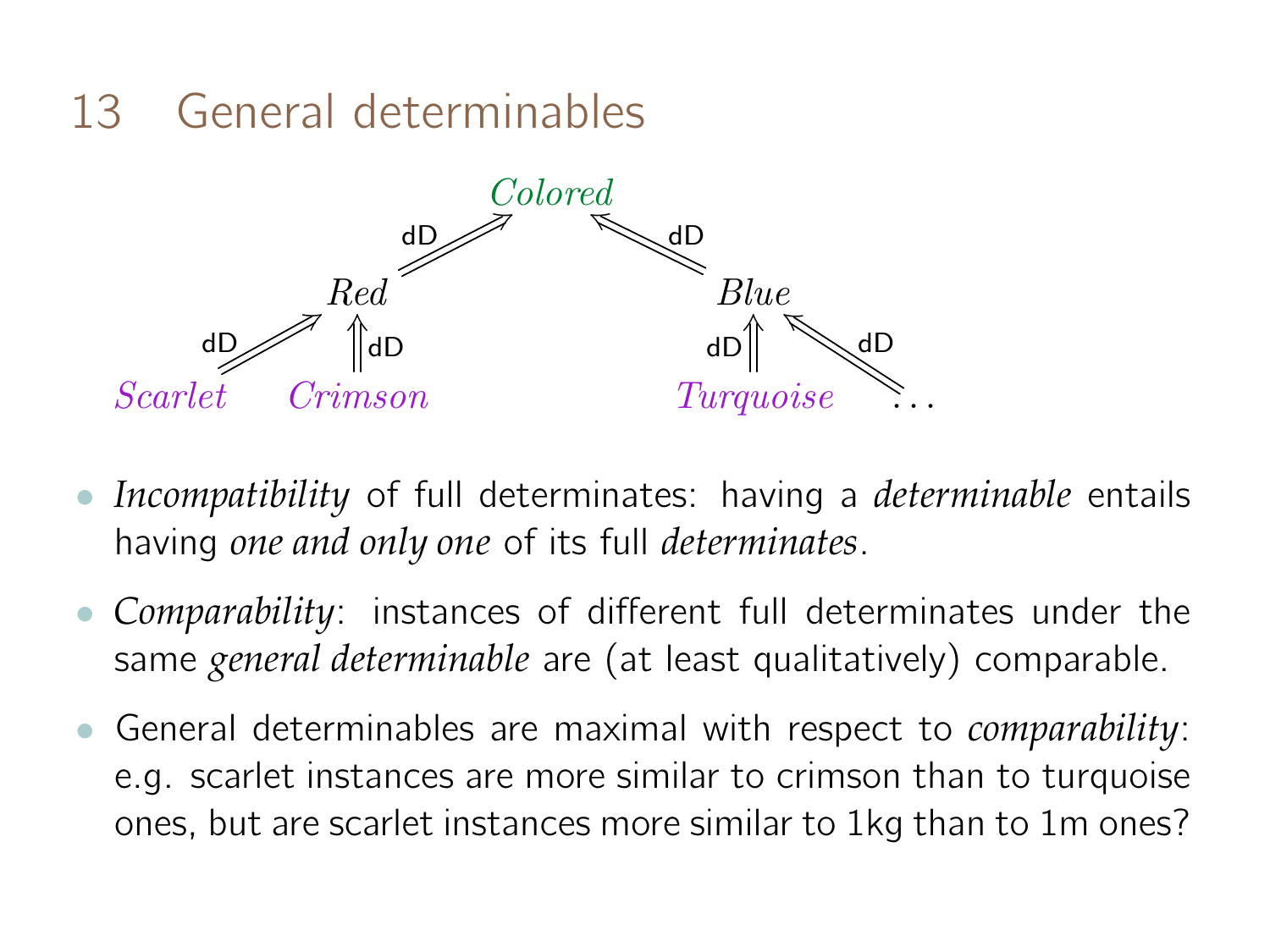14 Universalism and determinables

$$
a \xrightarrow{\text{inst}} \text{Scarlet} \xrightarrow{\in} \text{Red} \xrightarrow{\subset} \text{Colored}
$$
  

$$
b \xrightarrow{\text{inst}}
$$

- Full determinates correspond to universals.
- Determinables correspond to *sets* of full determinates (are they *conceptual* constructions?).
- *General* determinables collect universals that satisfy unity conditions that require additional relations:
	- $\triangleright$  resemblance/comparability (with degrees) btw universals [Church];
	- $\triangleright$  partial identity (defined on parthood) btw universals (comparability can be defined) [Armstrong].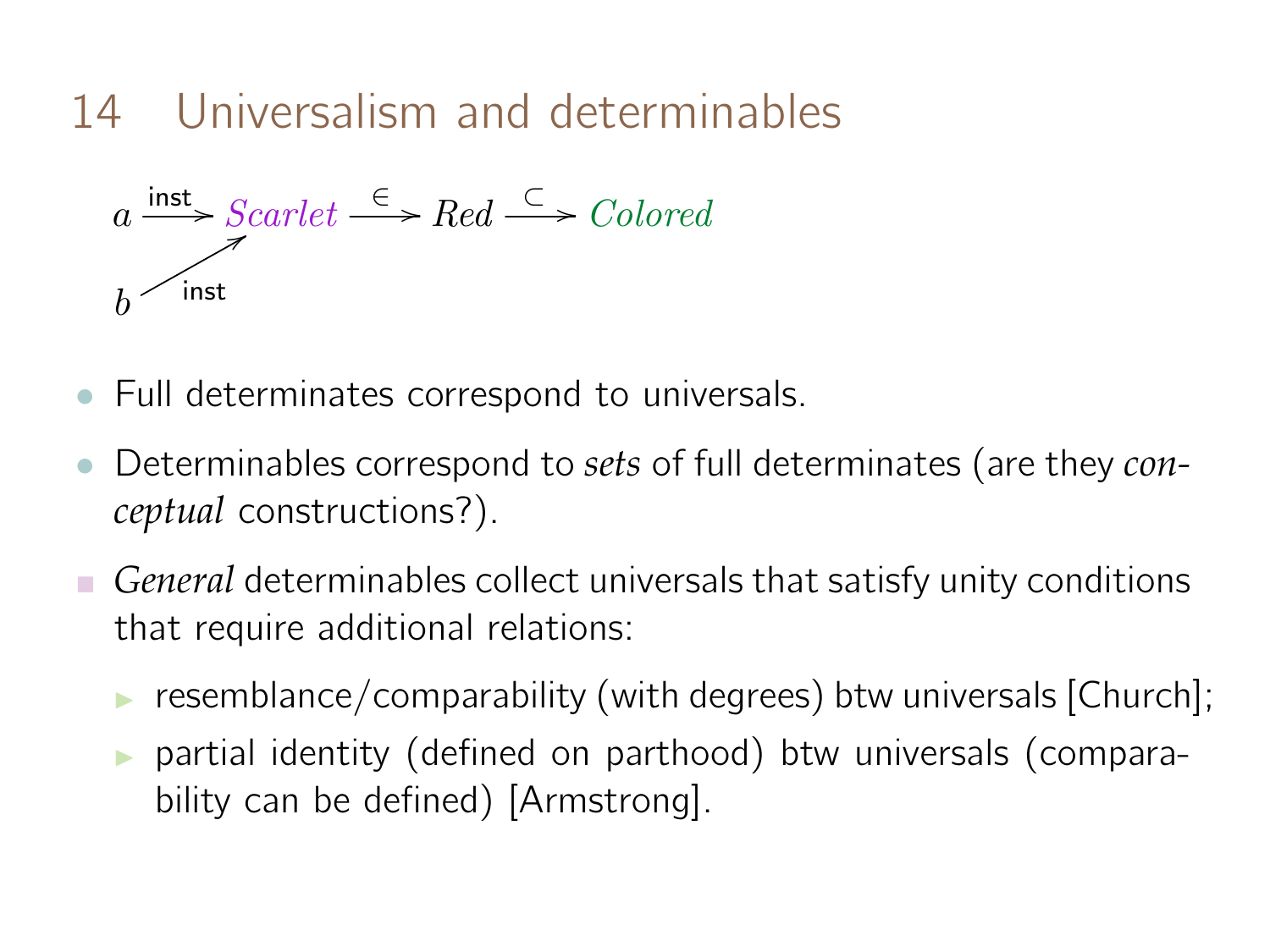#### 15 Trope theory and determinables



- *Full determinates* correspond to classes of *exactly* resembling tropes.
- *Determinables* correspond to classes of *inexactly* (at some degree) resembling tropes.
- *General determinables* corresponds to *maximal* classes of inexactly resembling tropes.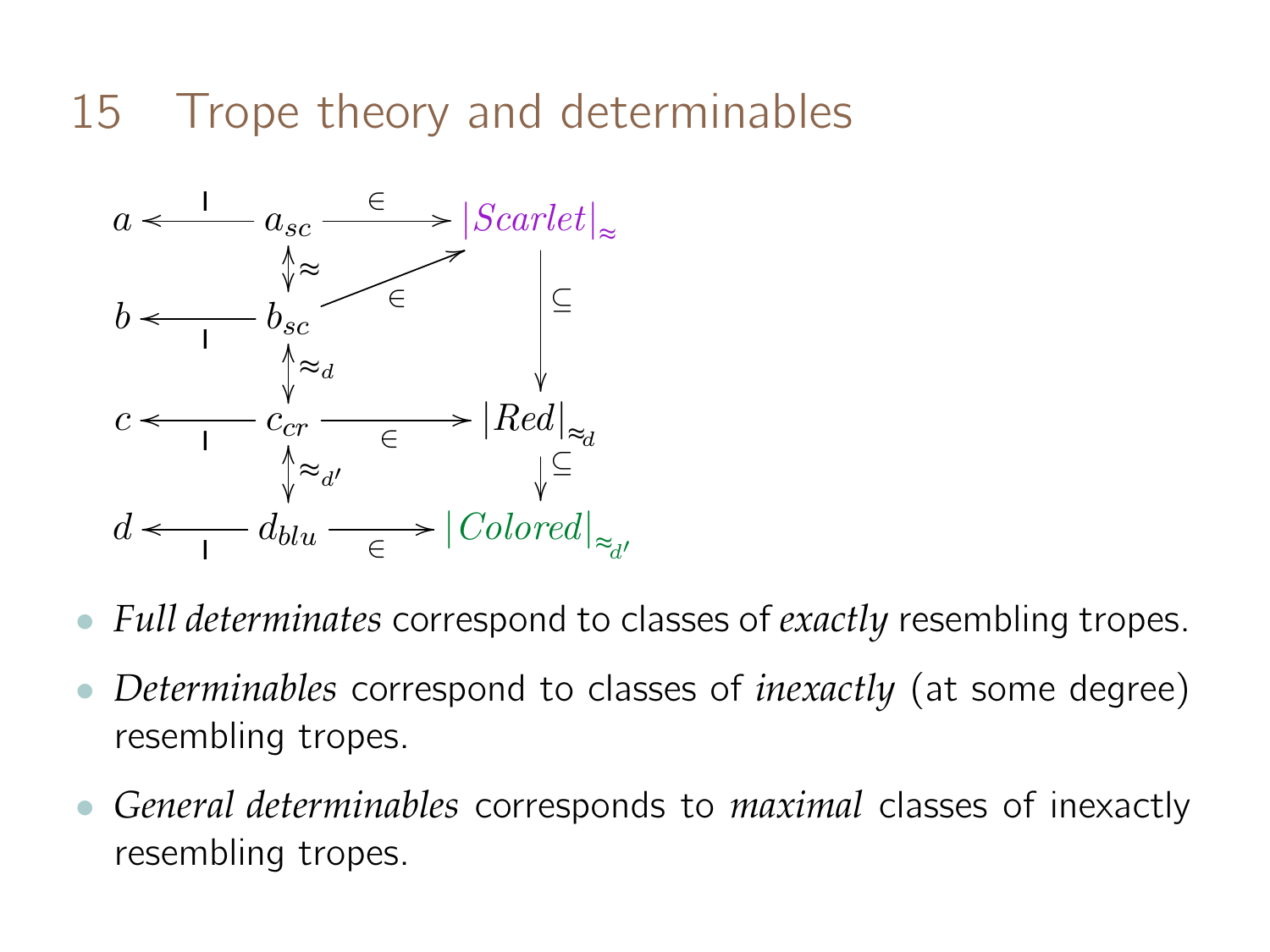# 16 From an empirical point of view

- From *ontological* full det./general det. to empirical ones:
	- $\triangleright$  abstraction from full determinates to determinables:
	- different viewpoints with different full determinates/determinables;
	- $\blacktriangleright$  full determinates/determinables differently structured.
- *Similarity*: empirically built on experiments and it may depend on species, cultures, ...: "judgments of similarity reveal the dimensions of our perceptions and their structures." [Gärdenfors, 2000]
- In *science*, the analysis always is conducted at an empirical (or theoretical) level and it depends on the available information, the measurement instruments/methods, the specific theory considered, etc.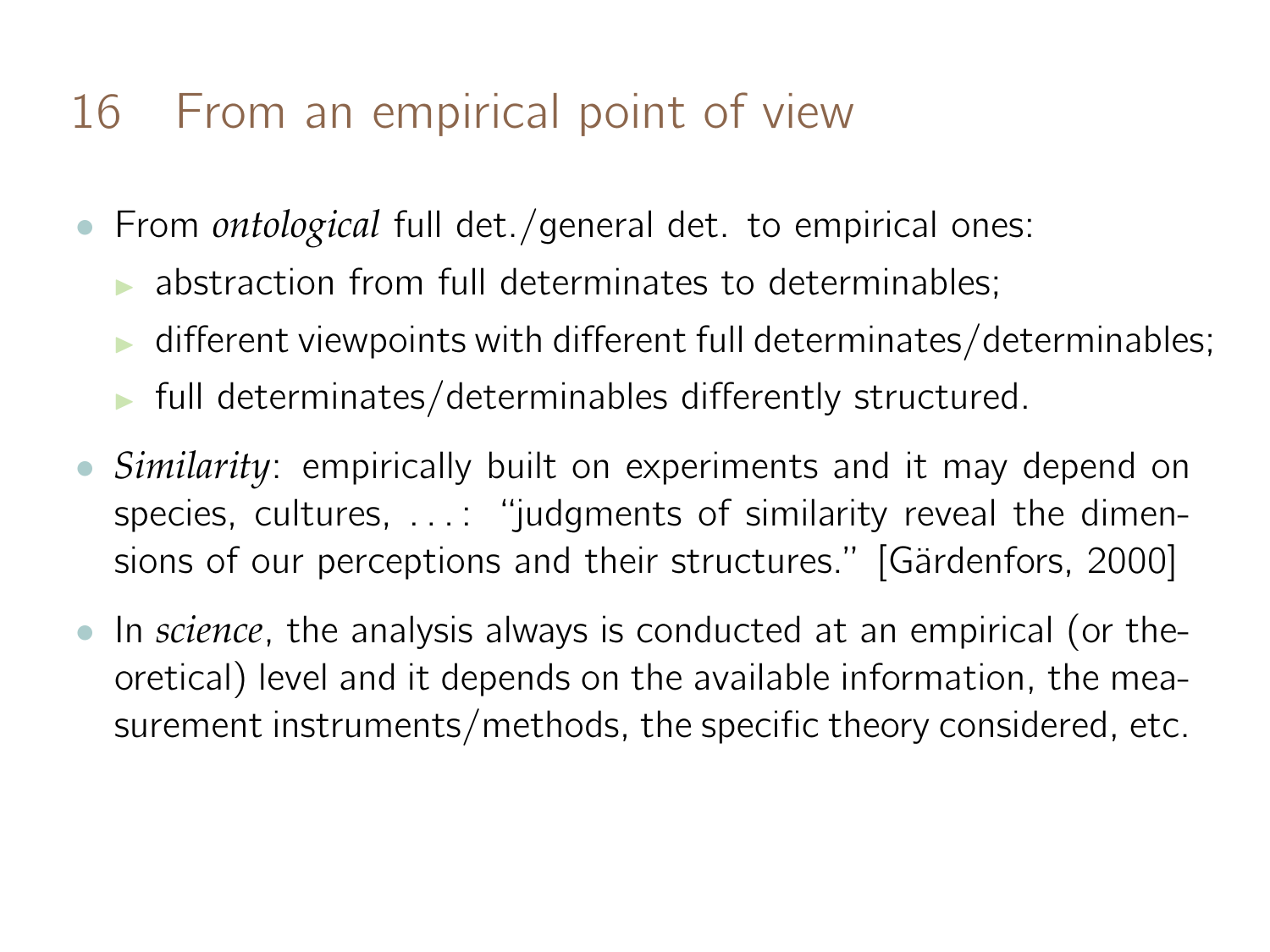# 17 Spaces of properties

- To a general determinate can be associated more spaces that depend on culture, instruments of investigation, etc. and that have (possibly different) topological or geometrical structures.
- Spaces and concepts may have an *inter-subjective* (vs. objective) nature: they can be the product of (more or less explicit) *social conventions* or the result of some (evolutionary) *cognitive processes* typical of a kind of agents.
- **Spaces and concepts may exist** *in time***: they can be created, adopted,** and destroyed by (communities of) intentional agents.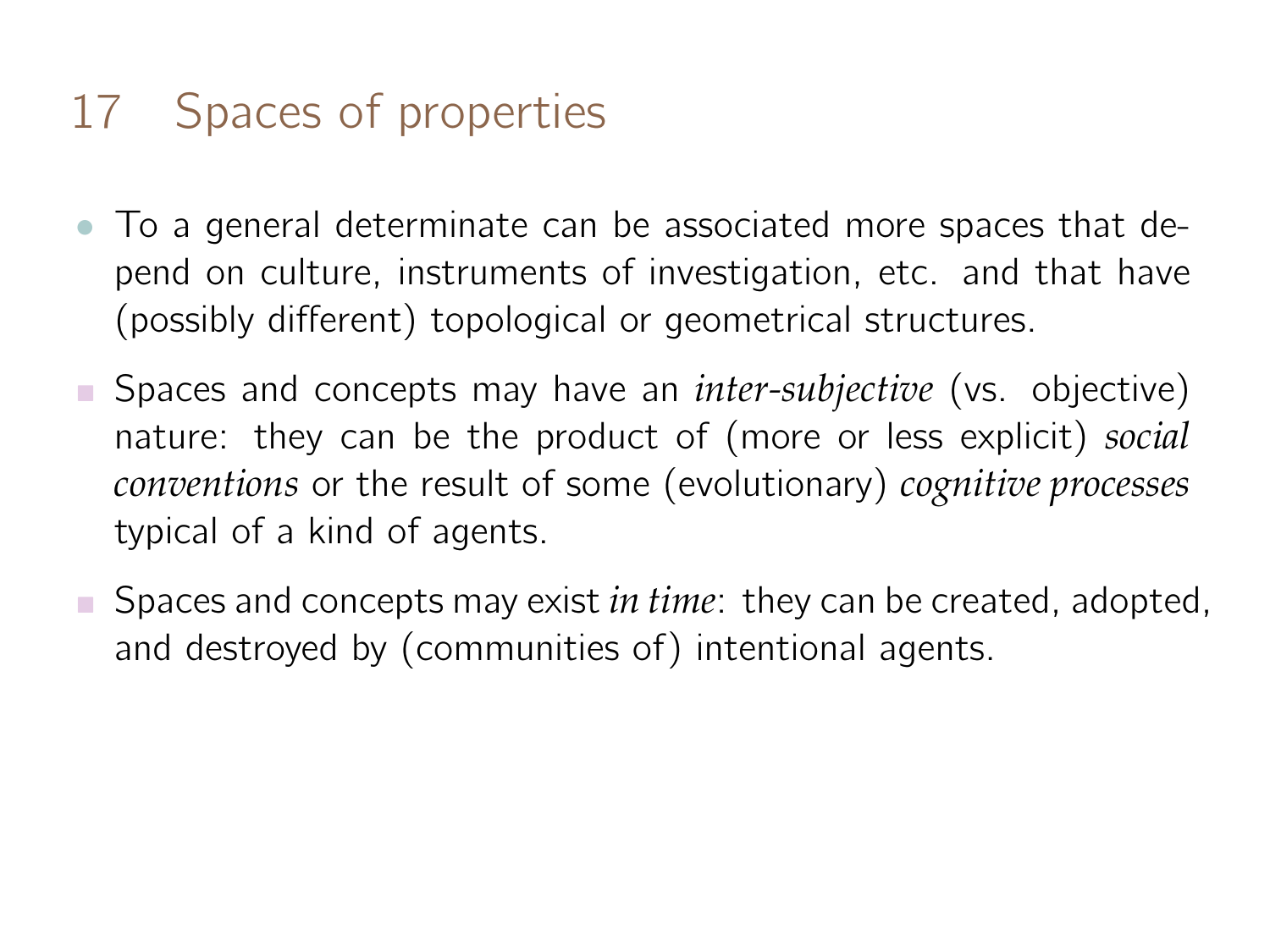#### 18 Spaces with the same full determinates

• Full determinates are 'objective' but they can be *contextually* organized in different spaces.



where :: stands for inst in Universalism or for a composition of I and  $\in$  in Trope theory.

• To the same general deteminable, different spaces with different (non fully) determinates can be associated, e.g.  $DarkRed$  is not considered in the first space.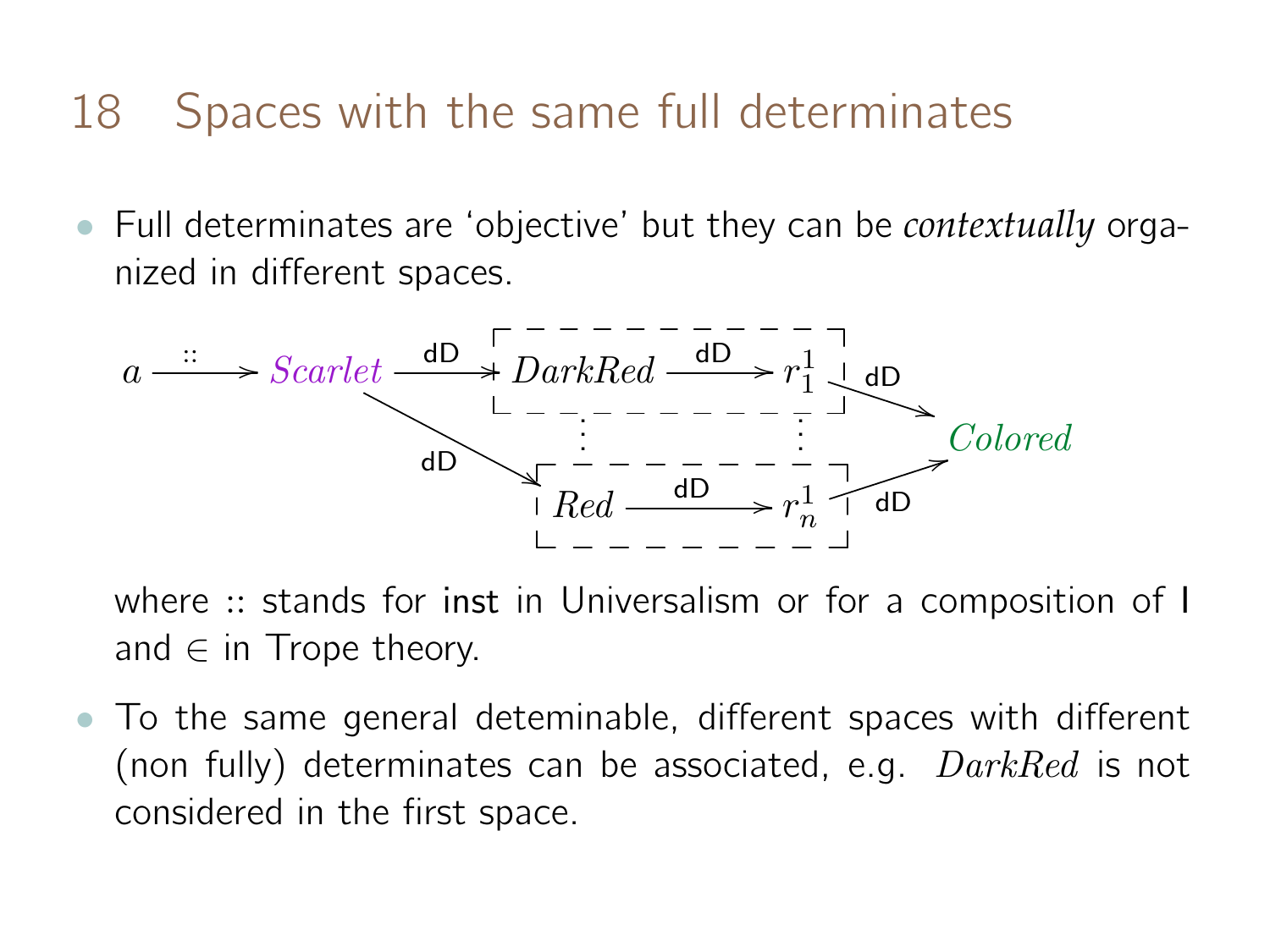#### 19 Spaces with different full determinates

• Both full determinates and structures of spaces are *contextual*.

$$
a \xrightarrow{\cdots} Scarlet \xrightarrow{\text{dD}} DarkRed_1 \xrightarrow{\text{dD}} Colored_1
$$
\n
$$
\vdots \xrightarrow{\text{dD}} \cdots \xrightarrow{\text{dD}} \cdots \xrightarrow{\text{dD}} \cdots \xrightarrow{\text{dD}} \cdots \xrightarrow{\text{d}} \cdots
$$
\n
$$
\vdots \xrightarrow{\text{dD}} \cdots \xrightarrow{\text{d}} \cdots \xrightarrow{\text{d}} \cdots
$$
\n
$$
\text{DarkRed} \xrightarrow{\text{dD}} Red_n \xrightarrow{\text{dD}} Colored_2
$$

- If we assume that for each general determinable there is a space  $S^*$ with maximal granularity (as defined by, say, a *refinement relation*), then the atomic regions of  $S^*$  can be taken to be the the 'objective' full determinates.
- To individuate all the spaces relative to the same domain or dimension (general determinable) an additional relation is necessary.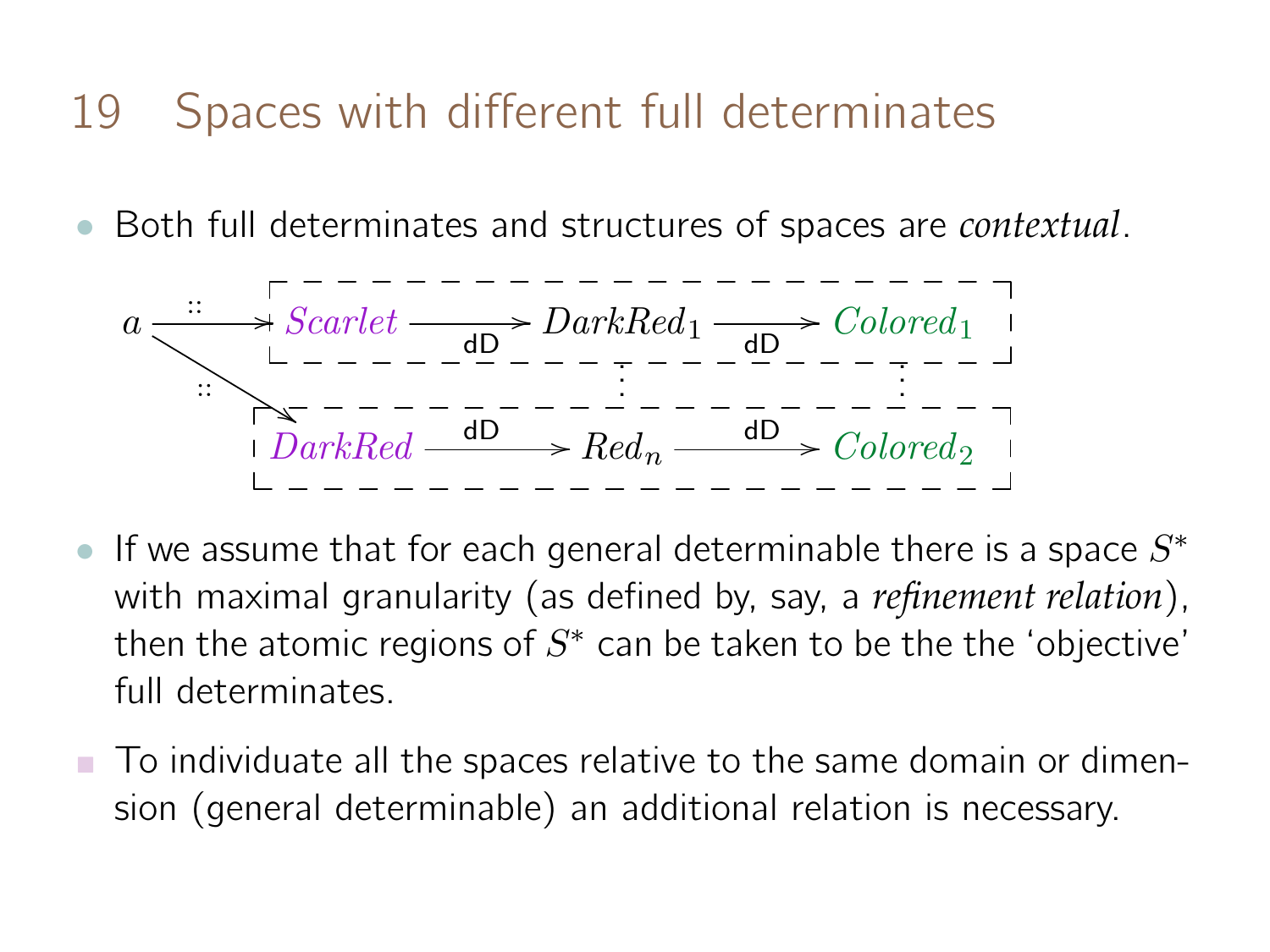# 20 DOLCE individual qualities

- DOLCE represents the specific aspect along with individuals are compared by introducing the *(individual) qualities*.
- We will analyze the differences between  $DOLCE$  (individual) qualities and tropes. For the moment, just note that:
	- $\triangleright \sim$  to tropes, they inhere in a specific object: the 'weight of John' is different from the 'weight of Sam';
	- $\triangleright \neq$  from tropes, they correspond to global determinables, not to full determinates: an individual quality (e.g. 'weight of John') can be associated to different full determinates at different times.
- The inherence relation is called *quality*  $(qt)$  in DOLCE.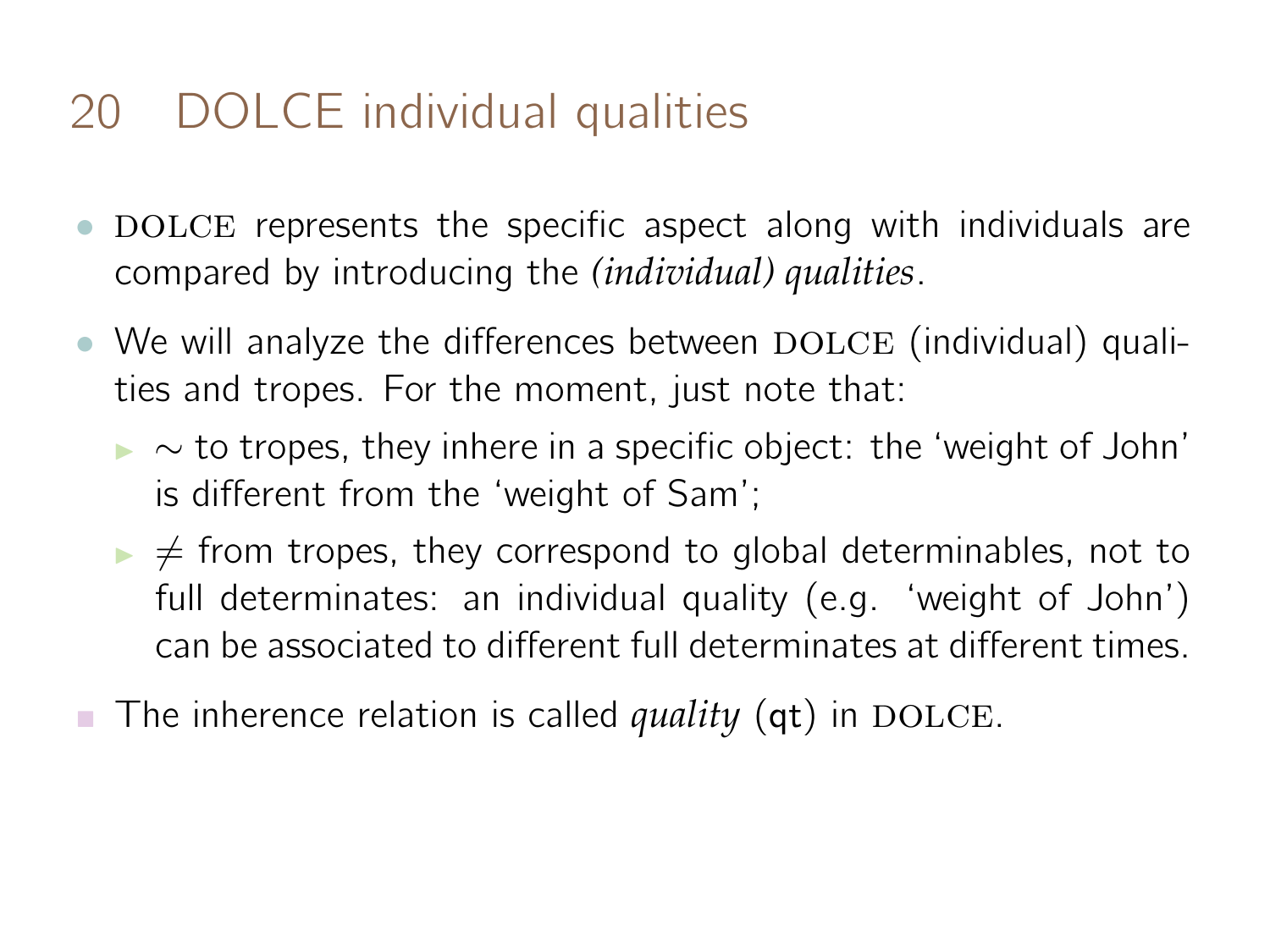## 21 DOLCE quality kinds and spaces  $(1/2)$

- The different dimensions of comparison are presented by n disjoint predicates  $Q_i$ , called *quality kinds*, e.g.  $Q_{color}$ ,  $Q_{weight}$ .
- Both determinables and full-determinates are represented by *(spatial) regions* that are in the domain of quantification.
- The *instantation* relation is represented by the composition of
	- **I** *quality*,  $gt(x, y)$  stands for "x is an individual quality inherent in the object  $y''$ , and
	- **If** quale,  $q(x, y, t)$  stands for "x is the region of the individual quality  $y$  during time  $t$ ".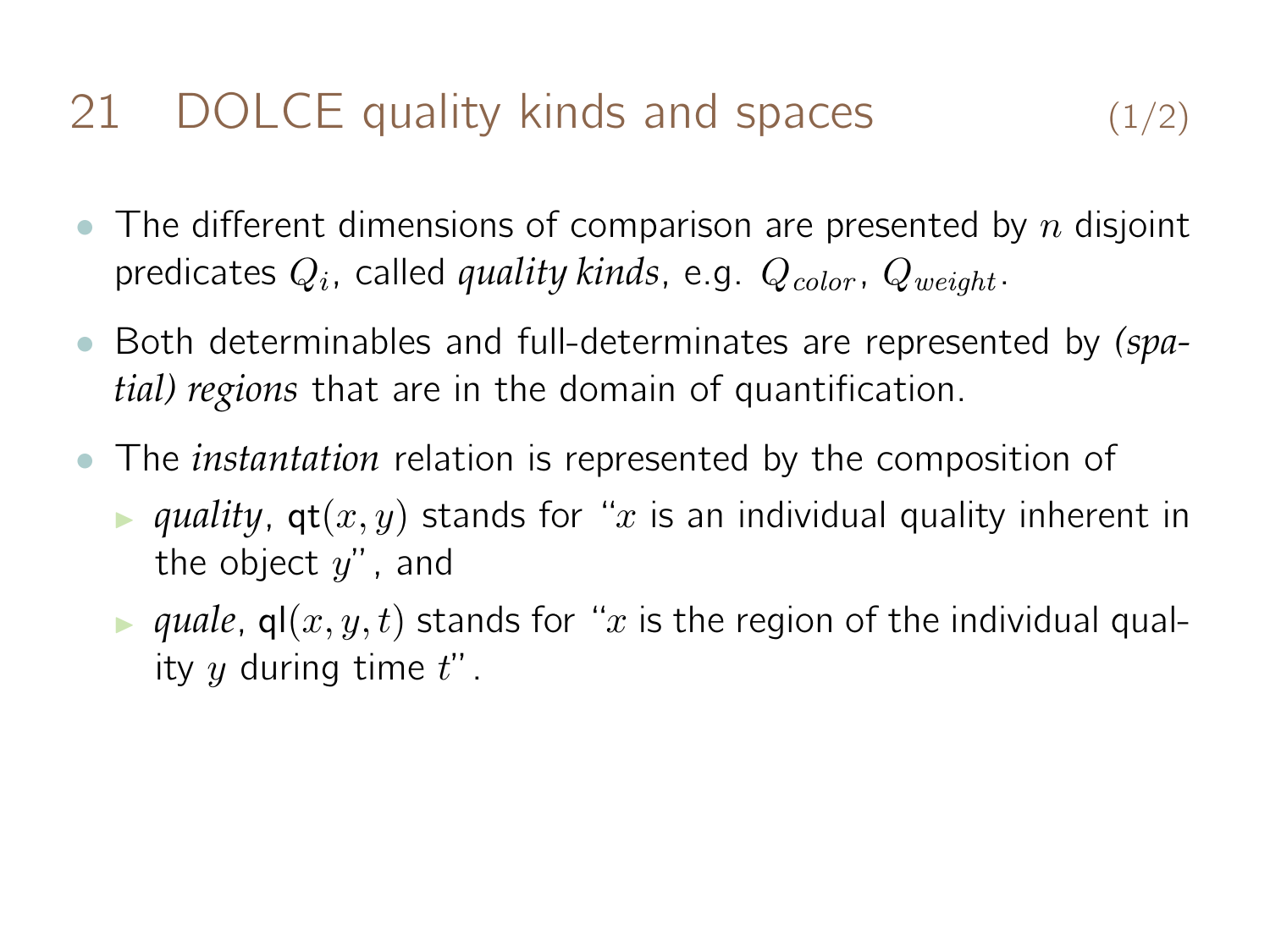#### 22 DOLCE quality kinds and spaces (2/2)

- dD is represented by *parthood simpliciter*, P, e.g. P(crimson,red) and P(red, color) (a *classical extensional mereology* is assumed):
	- I full determinates correspond to *atomic regions* (called *qualia*);
	- <sup>I</sup> general determinables correspond to *spaces*;
	- a quality kind is associated to a single space, i.e. ql is a function and spaces are regions  $x$  maximal with respect to the property:  $P(r, x) \wedge P(r', x) \wedge q l(r, q, t) \wedge q l(r', q', t') \wedge Q_i(q) \rightarrow Q_i(q');$
	- $\triangleright$  structural constraints can be introduced among regions;
	- $\triangleright$  correspondence btw mereological operators and logical ones.
- Differently from the *conceptual spaces* of Gärdenfors, in DOLCE, properties do not need to correspond to self-connected regions.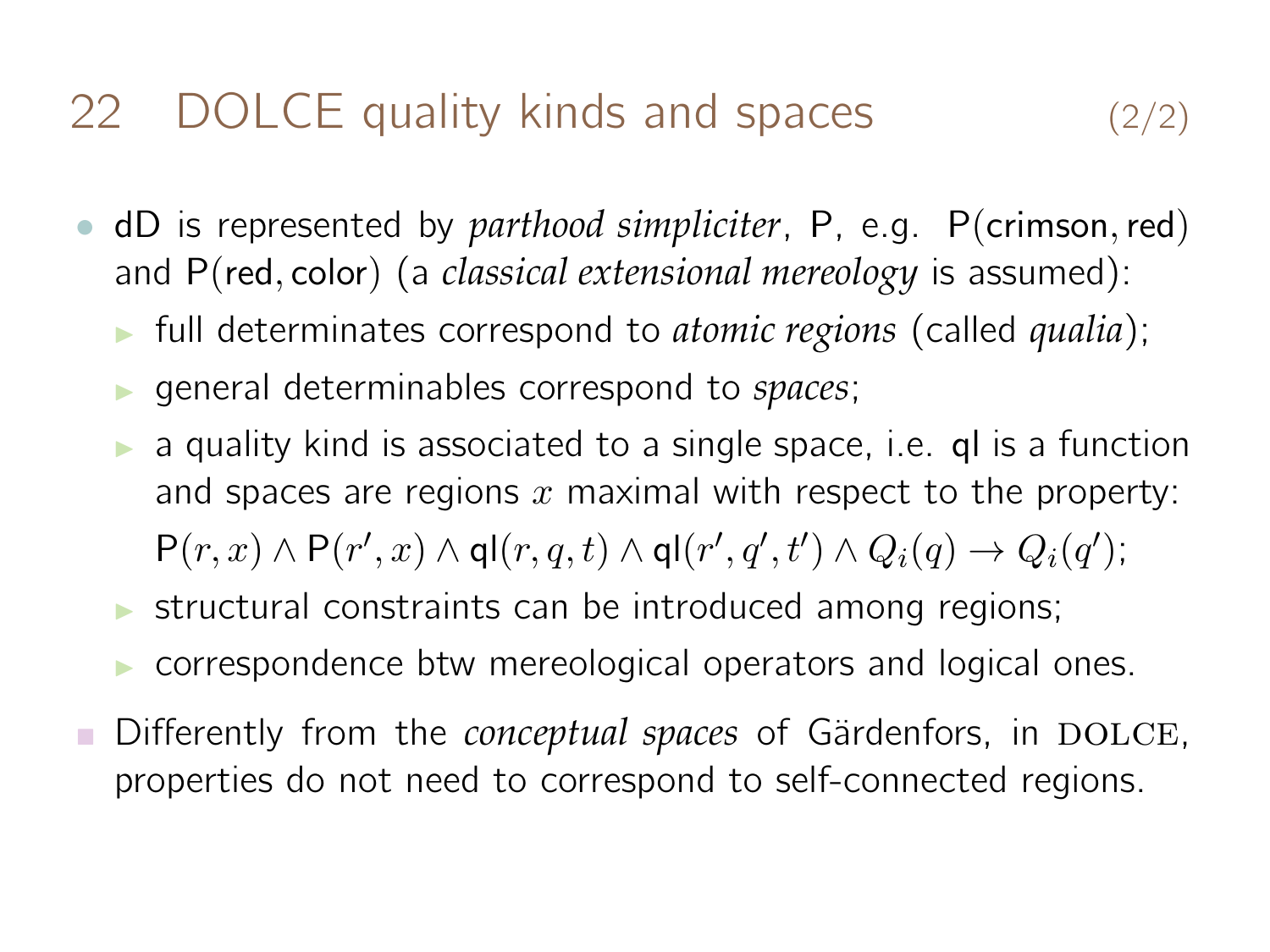#### 23 General schema in DC



 $\text{inst}(x, r, t) \triangleq \exists qr'(\text{qt}(q, x) \land \text{ql}(r', q, t) \land \text{P}(r', r))$ e.g. inst $(a_{crl}, \text{scatter}, t)$ , inst $(a_{crl}, \text{red}, t)$ , inst $(c_{crl}, \text{red}, t)$  $\mathsf{Color}(x,r,t) \triangleq \exists q r'(\mathsf{qt}(q,x) \land \mathsf{ql}(r',q,t) \land \mathsf{P}(r',r) \land Q_{color}(q))$ Color $(x, r, t) \triangleq$  inst $(x, r, t) \wedge P(r, \text{colored})$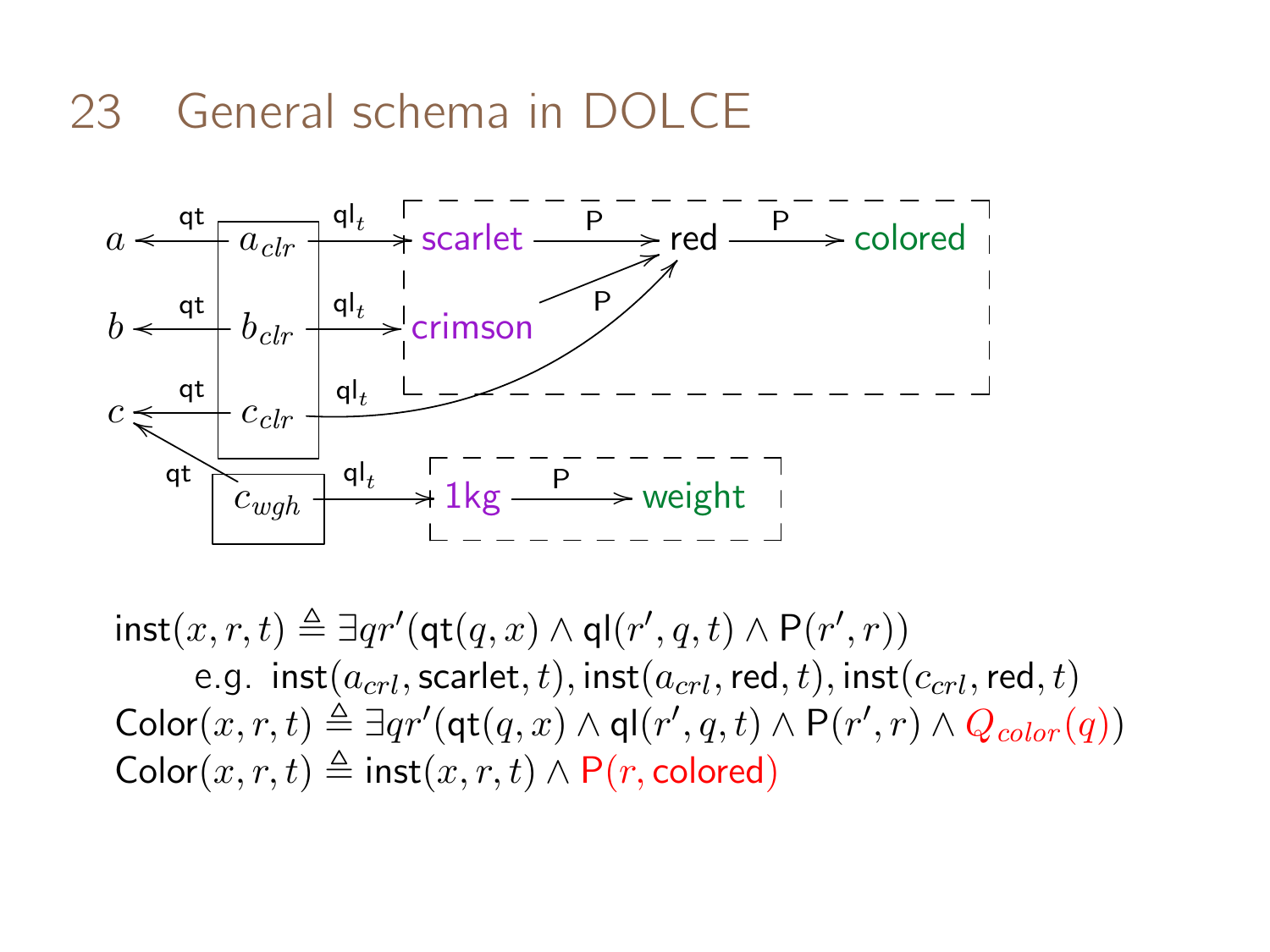24 Tropes vs. individual qualities



- Color-qualities persist through the change in color of the objects they inheres in, thus they can change location in the color-space(s).
- Individual qualities can be seen as the mereological sums of tropes of a given dimension that inhere in the same object, i.e. the Trope Theory can be seen as a perdurantist specialization of the theory based on individual qualities.
- $\blacksquare$  DOLCE does not commit on temporal slices of objects and qualities, in this sense it can be seen as more general than pure 4d-ontologies.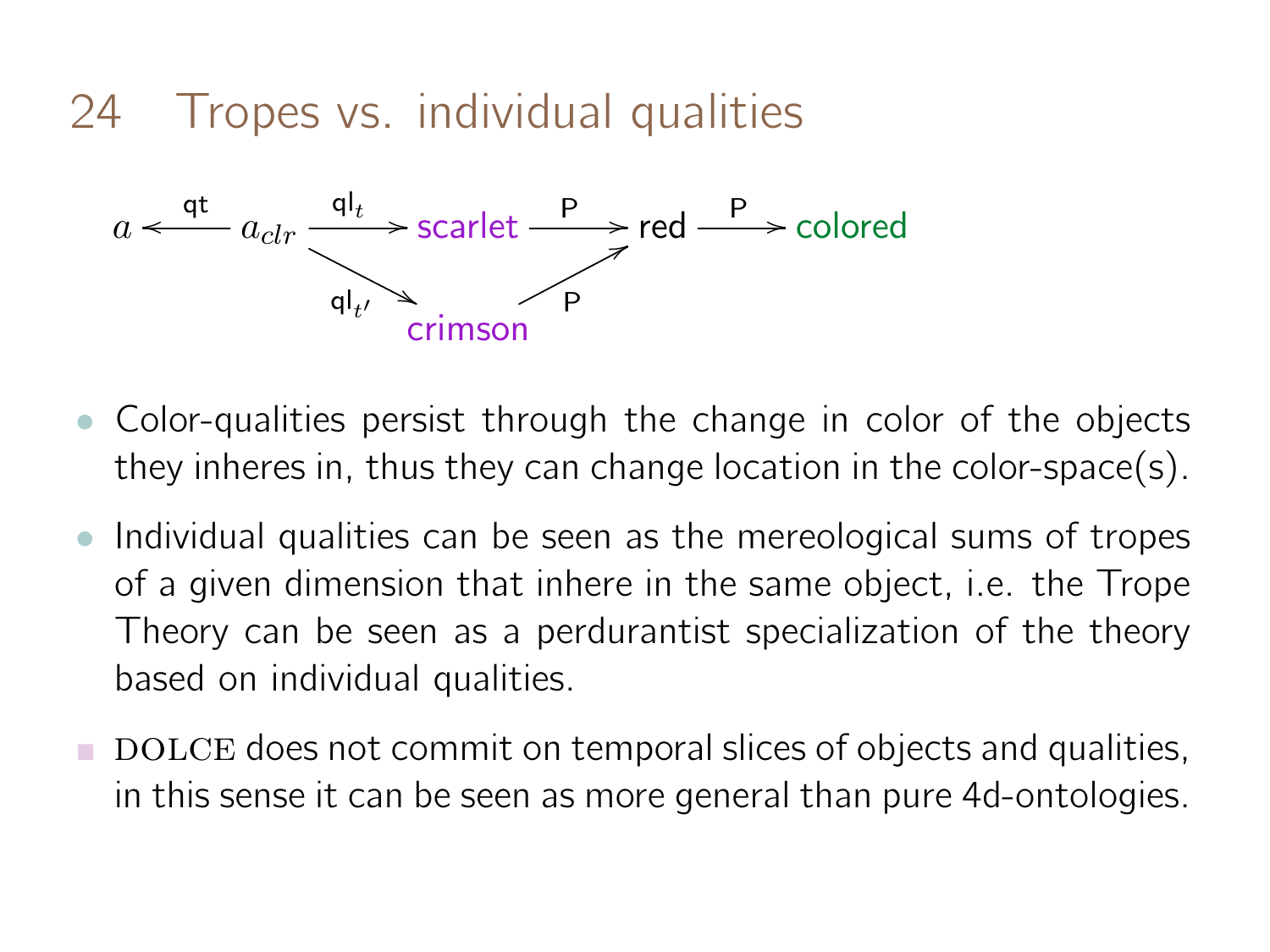# 25 DOLCE-CORE individual kinds and spaces

- More standard terminology:
	- **inherence** (I) instead of *quale* (ql);
	- ► *location* (**L**) instead of *quality* (**qt**).
- Cognitive/empirical bias: DOLCE-CORE modifies DOLCE to allow to associate different spaces to one quality kind  $Q_i.$
- Different spaces correspond to different viewpoints or conventions, thus they are disjoint even when associated to the same dimension.
	- $\blacktriangleright$  A finite set of disjoint primitive predicates  $S^i_1,\ldots S^i_n$ , corresponding to different spaces, is associated to each quality kind  $Q_i\colon$  $S_j^i(x) \wedge \mathsf{P}(r,x) \wedge \mathsf{L}(r,q,t) \rightarrow Q_i(q).$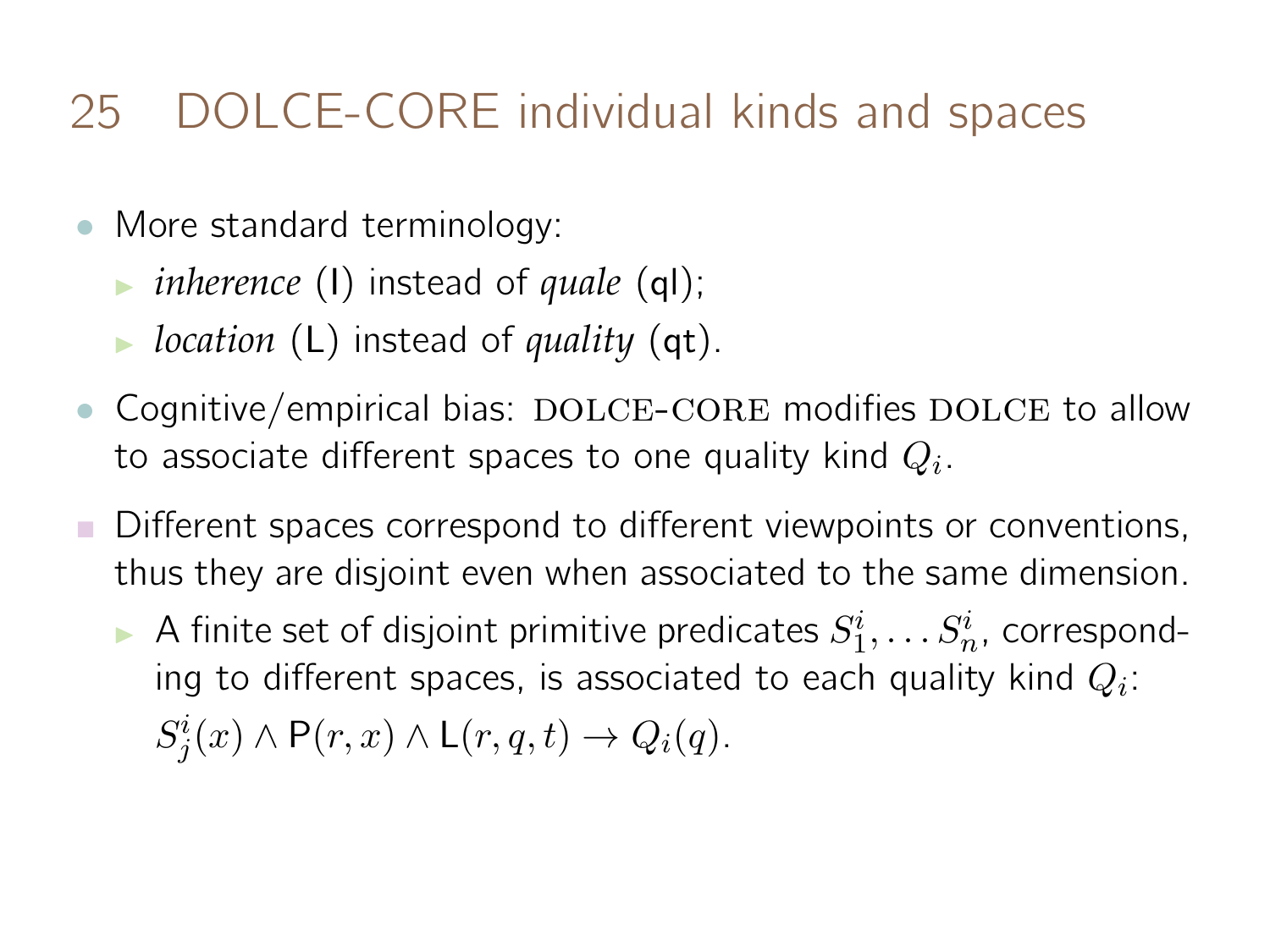# 26 General schema in DOLCE-CORE



- Individual qualities located in different spaces of the same kind.
- Regions in different spaces can be *extensionally* compared (e.g. refinement) considering the individual qualities located in them.
- $\blacksquare$  If an unique maximal refined space exists, its atoms can be seen as an empirical surrogate for objective properties.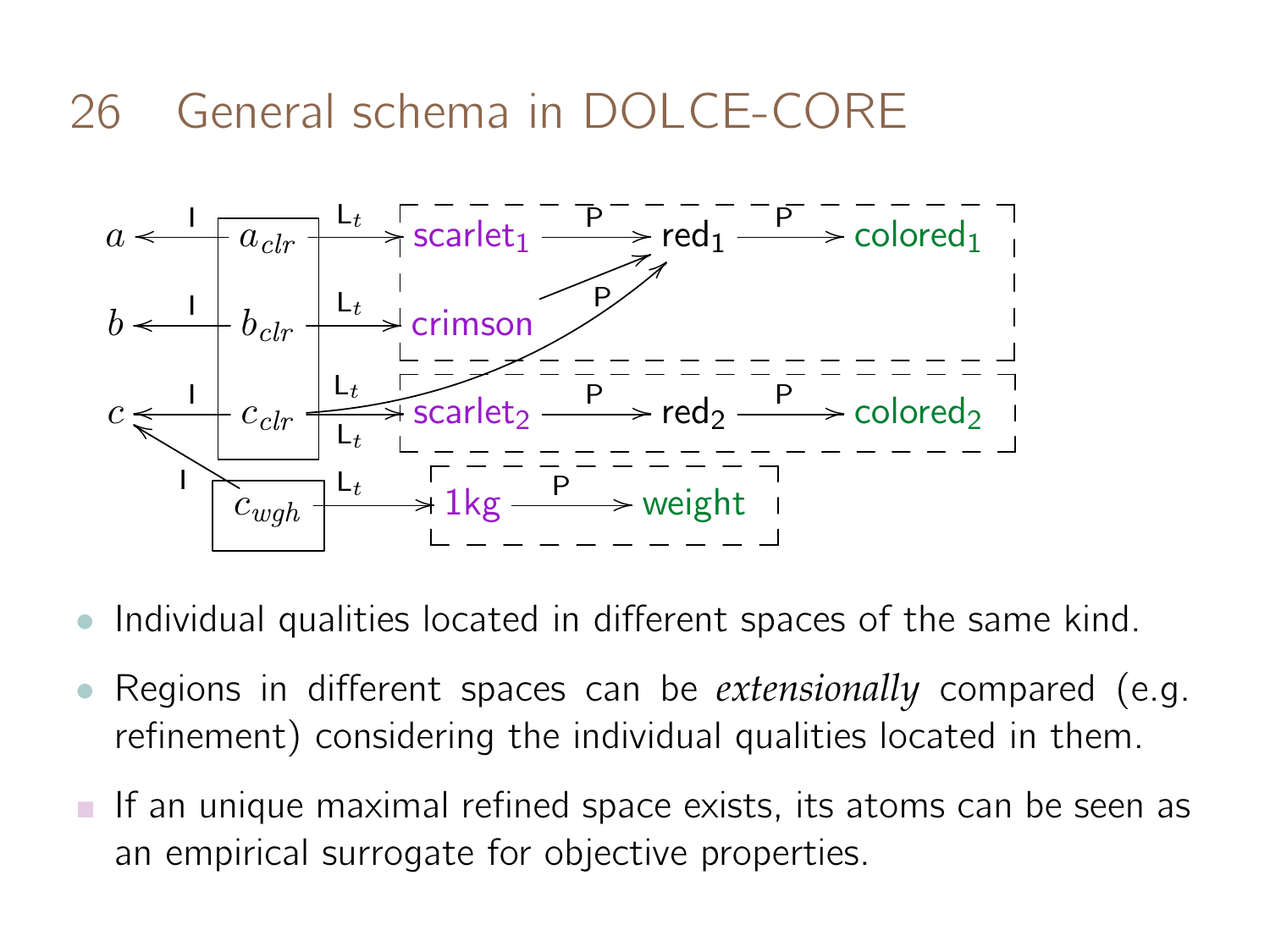#### 27 Towards an empirical approach: measurement

- Central role to *measurement system* (instrument, reference system, and calibration process) individual qualities are superfluous: objects are directly located in spaces.
- Measurement instruments and calibration necessary to identify spaces linked to the same dimension and to compare measures.



• *Communicability* & *inter-subjectivity* vs. objectivity of 'properties'.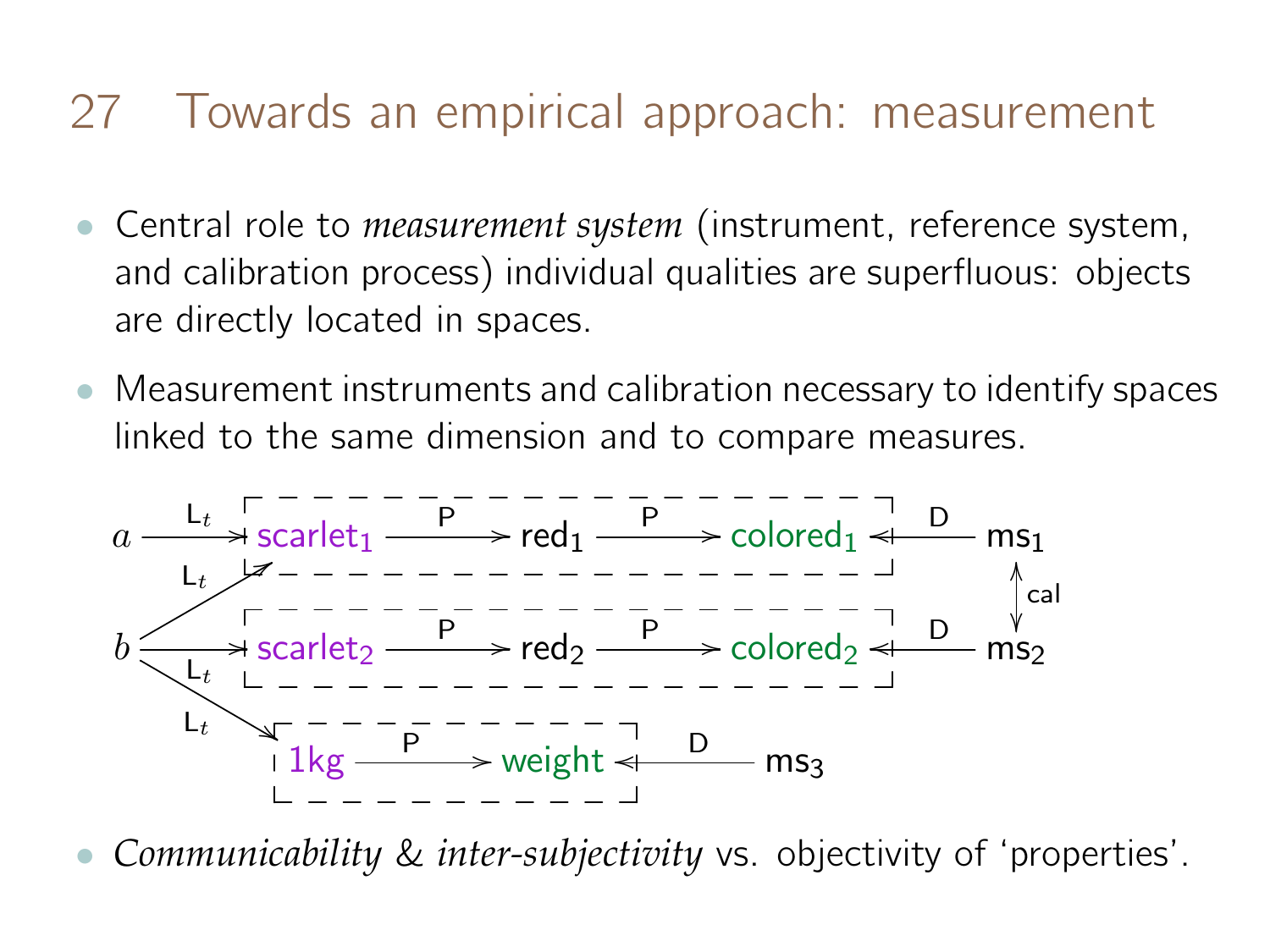#### 28 Towards an empirical approach: data

- An *observation* is intended as a 'description' of a *datum* collected by a measurement system.
- Objects are patterns of observations.

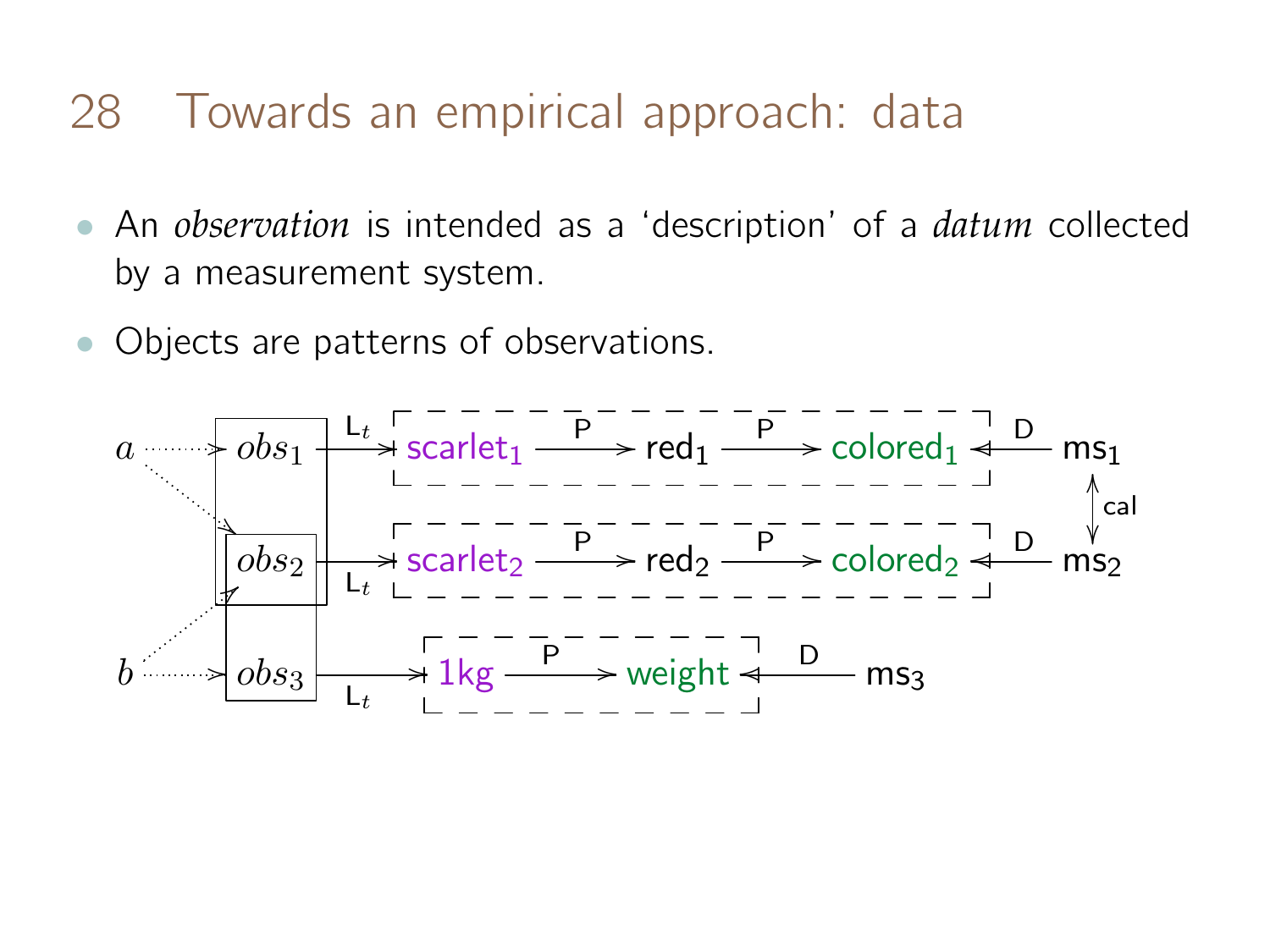# 29 Other DOLCE-CORE modifications

- PRE $(x, t)$ : "x is present at time t" is now primitive.
- Parthood simpliciter is now defined on all the entities, however the existence of the mereological sums is no more guaranteed.
- Temporary parthood is now defined on all the entities that are present in time. For these entities, parthood simpliciter can be defined as *constant* temporary parthood.
- The distinction between objects and events rely now on the quality kinds that are directly (vs. indirectly, i.e. through participation) connected to them. Events are 'primarily in time' (they have direct temporal qualities) while objects are 'primarily in space' (they have direct spatial qualities).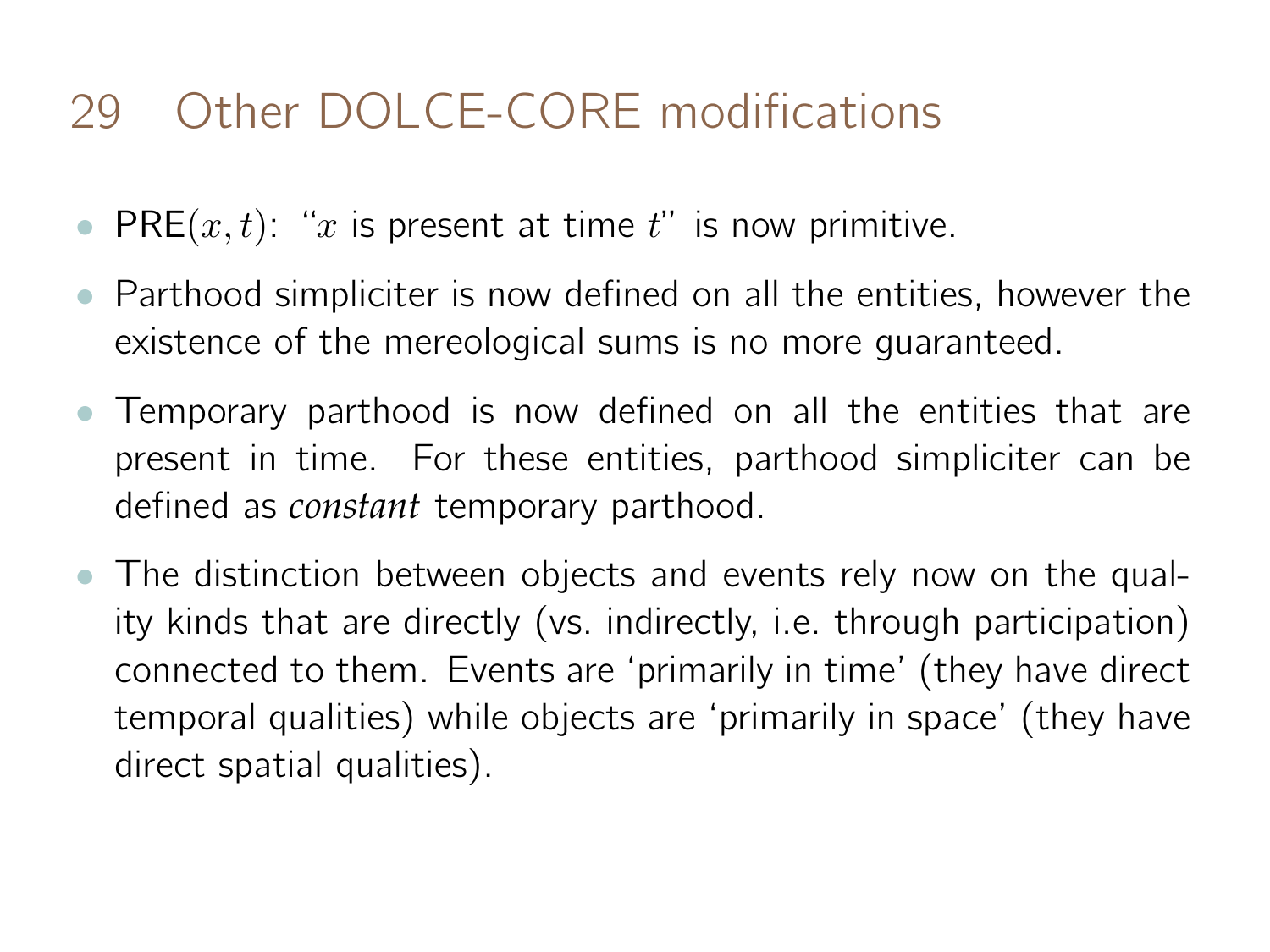# 30 Documentation about DOLCE

• The whole documentation about  $DOLCE$  as well as its approximations and translations in KIF and OWL are available at

http://www.loa.istc.cnr.it/DOLCE.html.

- The reference paper about  $DOLCE$  (and WonderWeb library) is: WonderWeb Deliverable D18: Ontology Library (final) Masolo, C., Borgo, S., Gangemi, A., Guarino, N., Oltramari, A. http://www.loa.istc.cnr.it/Papers/D18.pdf
- The reference paper about  $\text{DOLCE-CORE}$  is: Ontological Foundations of DOLCE Borgo, S., Masolo, C. In Staab, S., Studer, R. (eds.), *Handbook on Ontologies* (Second Edition), Springer Verlag, 2009, p. 361-382.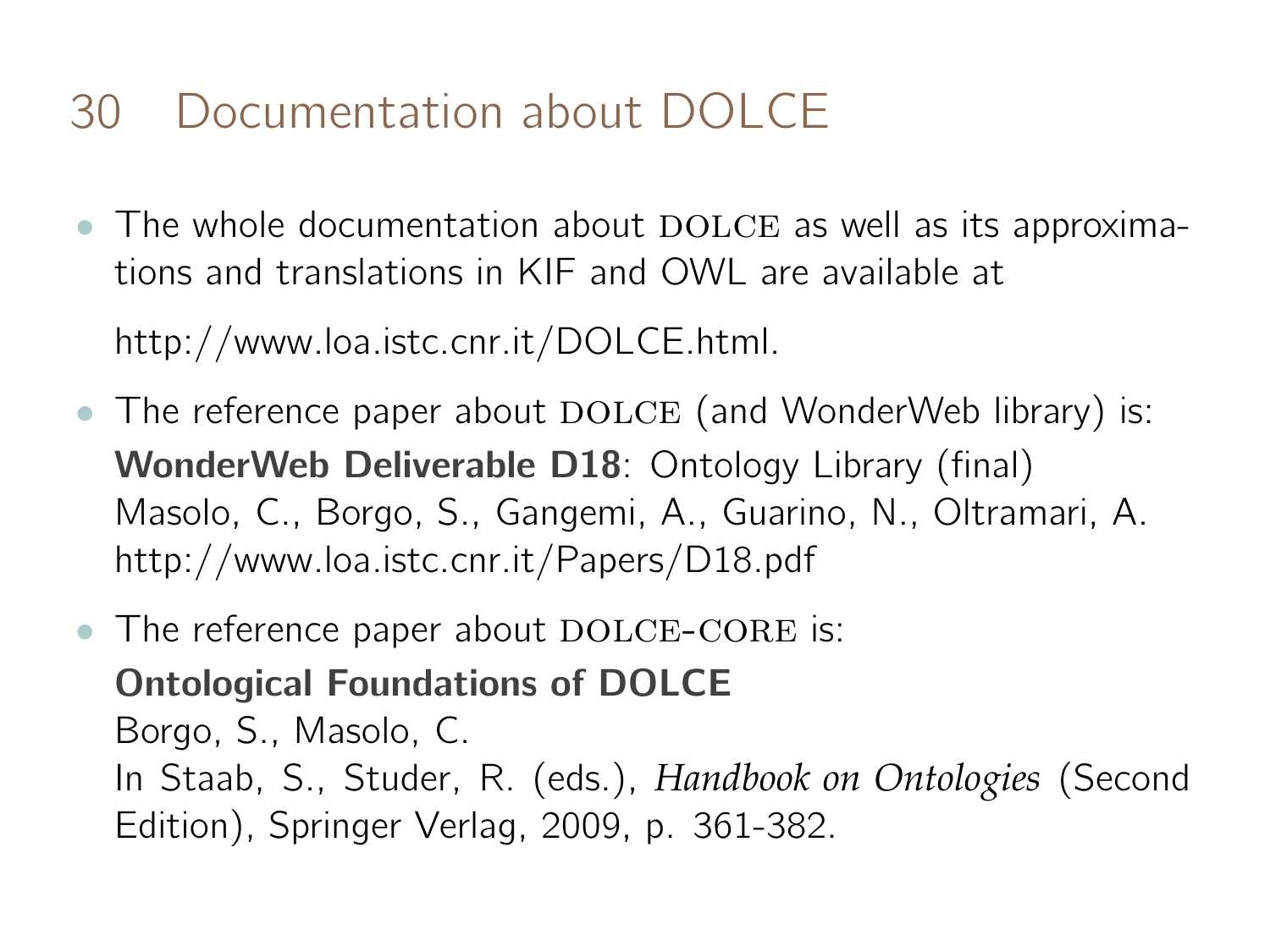## 31 Other useful papers

- "Social Roles and their Descriptions" is main reference about the extension of DOLCE with the reification of properties and roles. http://www.loa.istc.cnr.it/Papers/KR04MasoloC.pdf
- "Founding Properties on Measurement" gives an empirical foundation to the theory of qualities of DOLCE. http://www.loa.istc.cnr.it/Papers/fois2010qualV0.5.pdf
- "Understanding Ontological Levels" develops a theory of levels that abstract from constitution, inherence, and abstraction. http://www.loa.istc.cnr.it/Papers/fois2010qualV0.5.pdf
- "Parthood Simpliciter vs. Temporary Parthood" compares the 3d and 4d theories of persistence through time. http://www.loa.istc.cnr.it/Papers/commsense09v0.3.pdf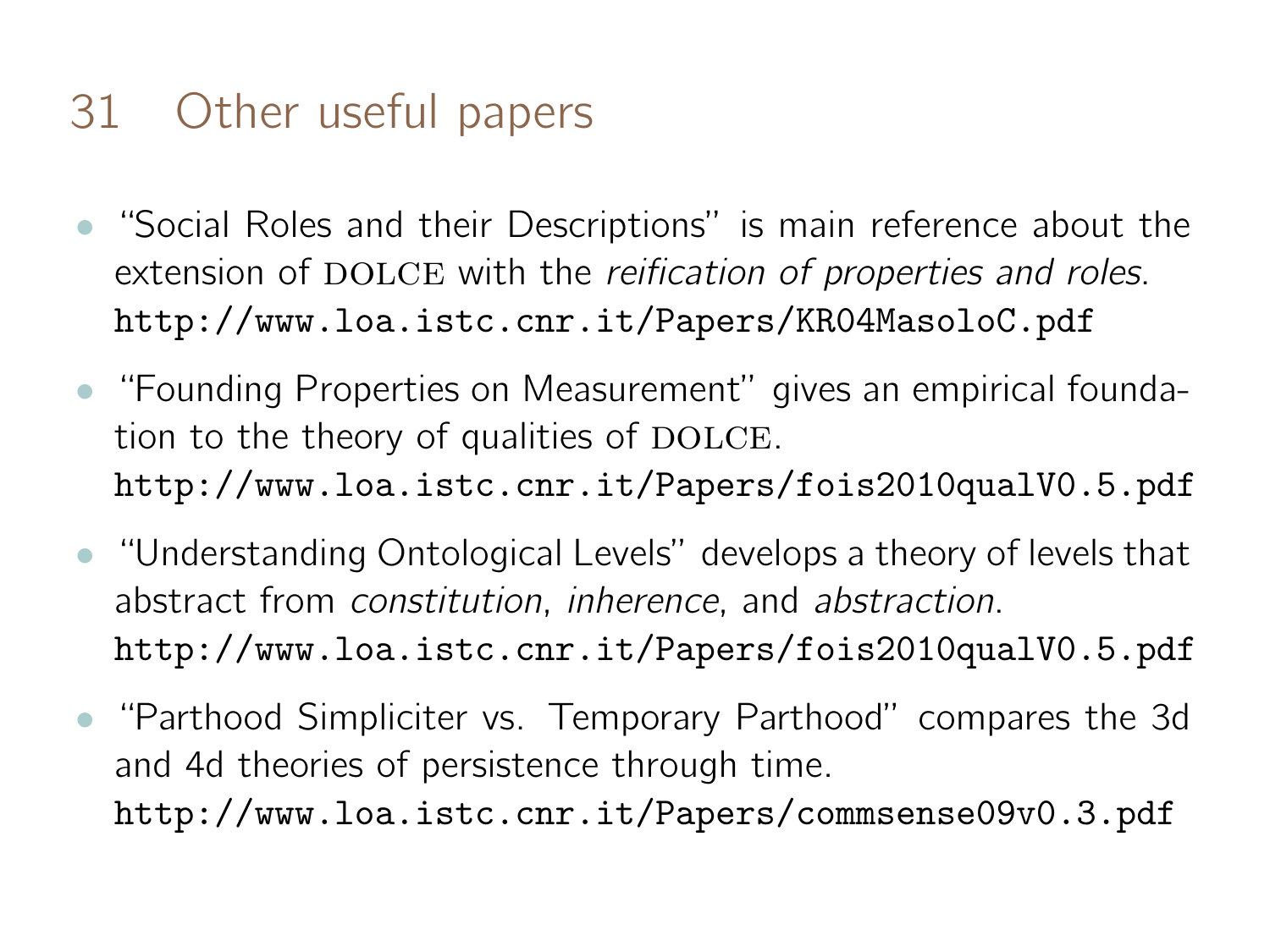#### 32 *Digression*: full determinates vs. values

- What is the ontological nature of values?
	- 1. Can the same value be used for different attributes? For example, can '1m' be used for *height* and *length*?
	- 2. Do '1m' and '100 $cm$ ' refer to two different values?
- Full determinates are specific properties, therefore 'being  $1m$  high' and 'being  $1m$  long' are just two different properties.
- The same full determinate can be 'measured' in different ways: 'being  $1m$  high' and 'being  $100cm$  high' refer to the same property but to different *measurement systems*.
- 'm' and ' $cm$ ' can refer to different granularities or measurement's precisions.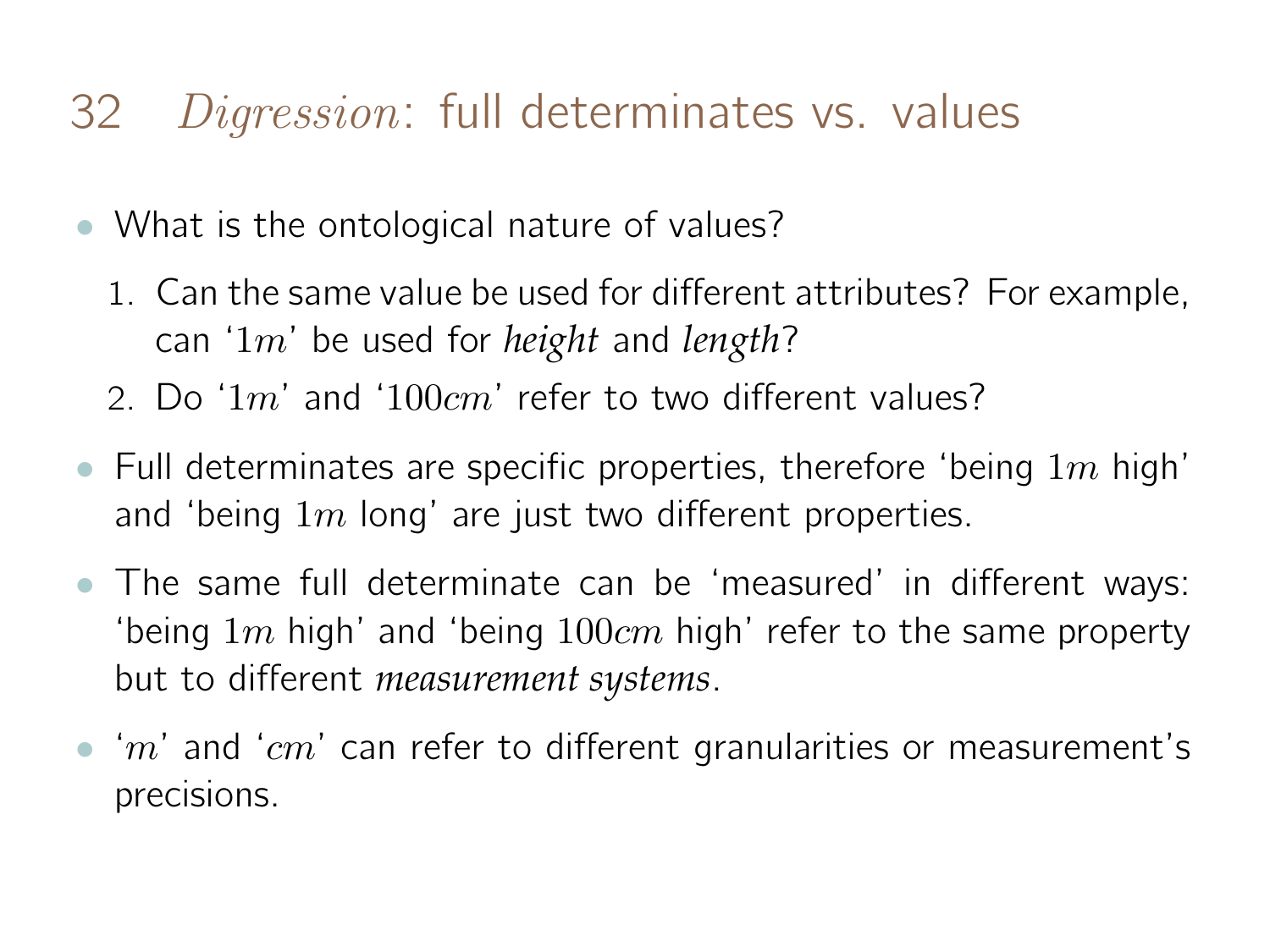#### 33 *Digression*: naïve linguistic evidences

- Individual qualities allow also for a more 'direct' semantics of some NL expressions.
	- This rose is red.
	- Red is a color.
	- **This rose has a color.**
	- The color of this rose turned to brown in one week.
	- Red is opposite to green and close to brown.
	- The patients temperature is increasing.
	- The doctor measured the patient's temperature.